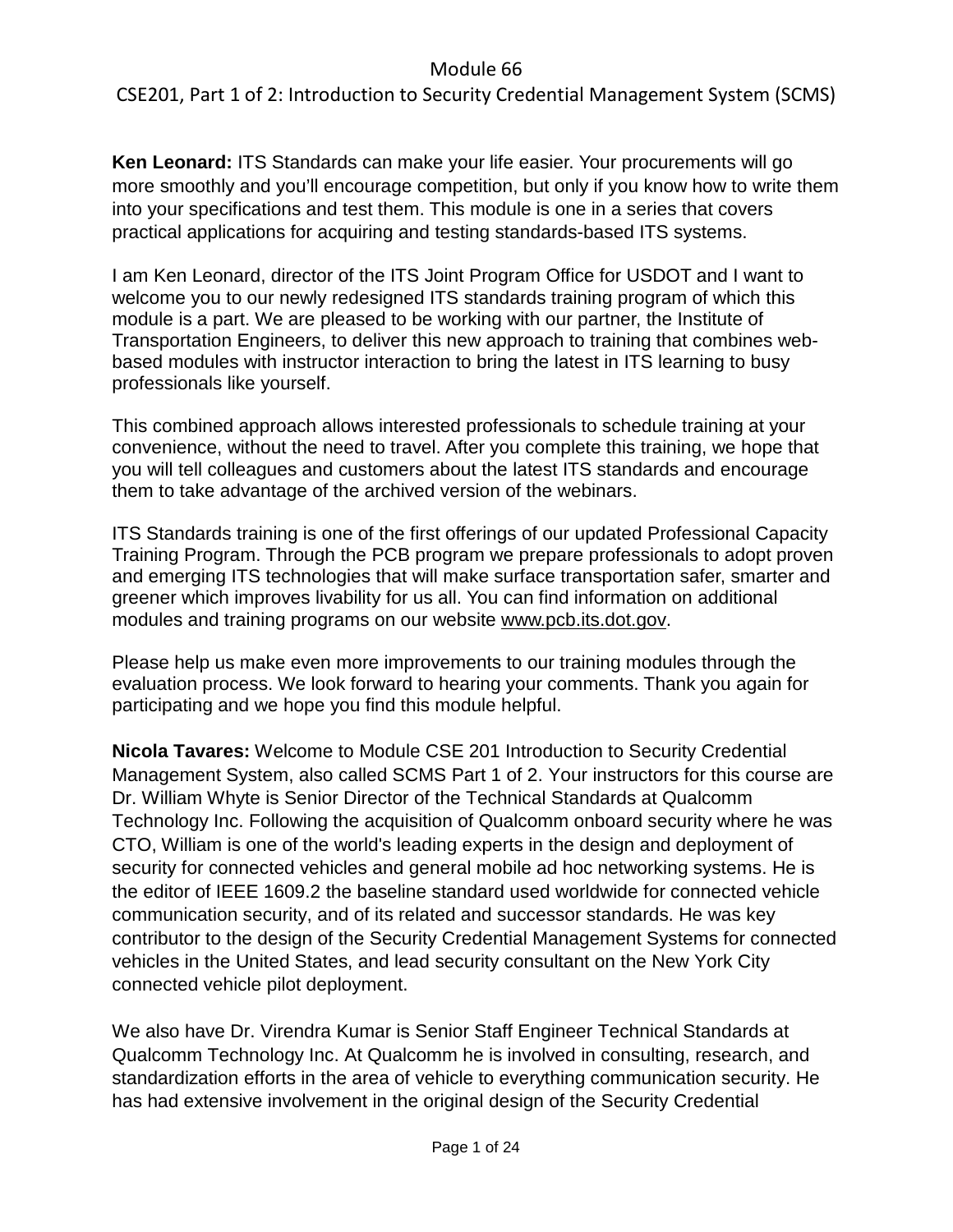CSE201, Part 1 of 2: Introduction to Security Credential Management System (SCMS)

Management System and its subsequent security and privacy enhancements. He currently serves as chairperson of Security and Privacy Working Group at 5G Automotive Association, 5GAA. And has over 13 years of research experience in the area of cryptography and information security. It is my pleasure now to turn over the presentation to your first Speaker. Dr. William Whyte.

**Dr. William Whyte:** Thanks Nicola for the introduction. Welcome everyone to this course. I hope you find it useful. This course is about the SCMS, the Security Credential Management System, which is used to provision devices, vehicles, RSUs, and other participants in the V2X System with security credentials that allow their messages to be trusted by other system participants.

This course has five learning objectives. The first three we're going to deal with in this part, the same three we're going to deal with in the next part. The first three are we're going to define communication security requirements in the connected vehicle environment. And that learning objective is targeted at high-level decision makers and people who need a background in the issues that the SCMS addresses. So having been through that learning objective you should be in a position to understand the concepts and concerns that will get thrown around or a discussion of using the SCMS in a deployment. The next learning objective gives us a bit more technical detail at describing how the Security Credential Management System uses cryptographic building blocks to provide trust. And then the last learning objective in this part of the course will be given by my colleague Dr. Virendra Kumar. And it's going to start on understanding how to get devices interacting with the SCMS in a deployment.

The second part of this covers the last two learning objectives. Dr. Kumar will talk about the V2X certification process for a device to enroll in the SCMS. Finally, I'll take learning objective five and talk about how to make a deployment plan that uses SCMS services. So by the time you've got to the end of this course you should understand what you need to be thinking about if you're involved in a deployment to make sure that you can use the SCMS properly. One of the directions this course is trying to encourage you to go in, unless you're an actual SCMS provider already or work for an organization with experience in public key infrastructure, this course is going to encourage you not to build and operate an SCMS yourself. Instead to get SCMS services from a provider who knows what they're doing.

And so by the time we get to the end of this course you should understand how to make a deployment plan that use the SCMS. And you should understand what questions you should be asking the SCMS provider. At what stage in the process of deployment you need to be asking and answering those questions. And how integration with the SCMS will integrate with your deployment plans as a whole. So just reiterating Part 1, we're going to be looking at communication security requirements. We're going to be looking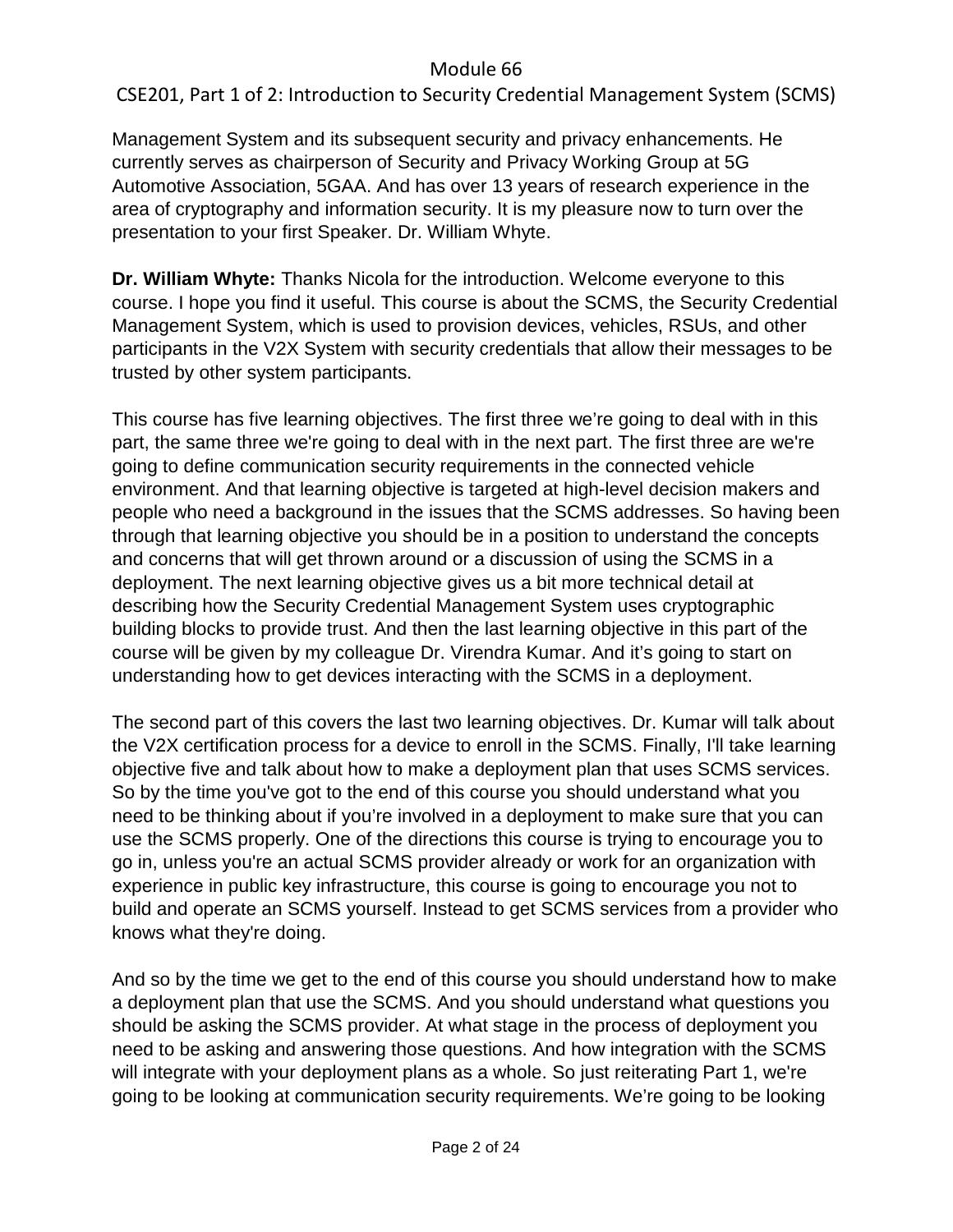# CSE201, Part 1 of 2: Introduction to Security Credential Management System (SCMS)

at how the SCMS uses cryptographic building blocks to provide trust. And we'll be looking at how to understand how to get devices interacting with the SCMS in a deployment. Learning objective one communication security requirements. So the security of connected vehicle deployment depends on a large number of aspects of the system, and on those aspects of the system being properly secured. So support networks need to be secure against cyberattack. People shouldn't be able to hack into your systems. Stored data must be managed in an appropriate way with suitable access control. Each individual components or subsystems within the overall system must also be secure. In other words, you can have a secure system where individual firms have been properly secured, and obviously communication between components need to be secure as well. So those four items all need to be addressed.

The SCMS just saying we've got an SCMS doesn't address all of those items. It addresses the last two. SCMS helps with communication security because it provides devices but provides certificates that allow devices to communicate securely. And it helps with ensuring that individual components are secure because part of the SCMS's job is to issue certificates to devices only if they can be demonstrated to be secure. So having access to an SCMS is a vital part of a secure deployment, but other security issues must also be addressed for those deployments actually to be secure. And there's a companion course that's CSE 202 on cybersecurity that addresses those other topics, the topics that are raised by our first two bullet points above.

The purpose of the SCMS is to allow participants in the system to trust each other. If I'm driving a car and I get a SPaT message from an RSU, roadside unit, how can I be sure that that's genuinely generated by a real RSU? That it reflects the RSUs current state and so on, and so on. And this is difficult in electronic system because electronic communications can be intercepted, read, and altered. So obviously, this isn't a new problem. So there are existing techniques, secure communication mechanisms, which protect against this. And fundamentally those rely on cryptographic algorithms to meet the security goals for protecting the data in transit. So when you have data in transit, you have three top level goals: confidentiality, integrity, and authenticity. They address the three desires that the receiver has.

So I said confidentiality, authenticity, and integrity. But we'll address them in the opposite order, integrity means that the receiver knows that the message received is the same as the message that was sent. Or to be more specific, the receiver knows that if the message was changed they can tell that it was changed. They can't necessarily know what change was made, but knowing that it's different from the message that was sent is enough to let you know that you should be careful about crossing it. Authenticity the sender can demonstrate the receiver that they're legitimate, and part of legitimate mean it depends on setting. In this case like we were talking about with the RSU earlier the vehicle needs to know that this is the correct RSU. It's owned by the correct IOO. It's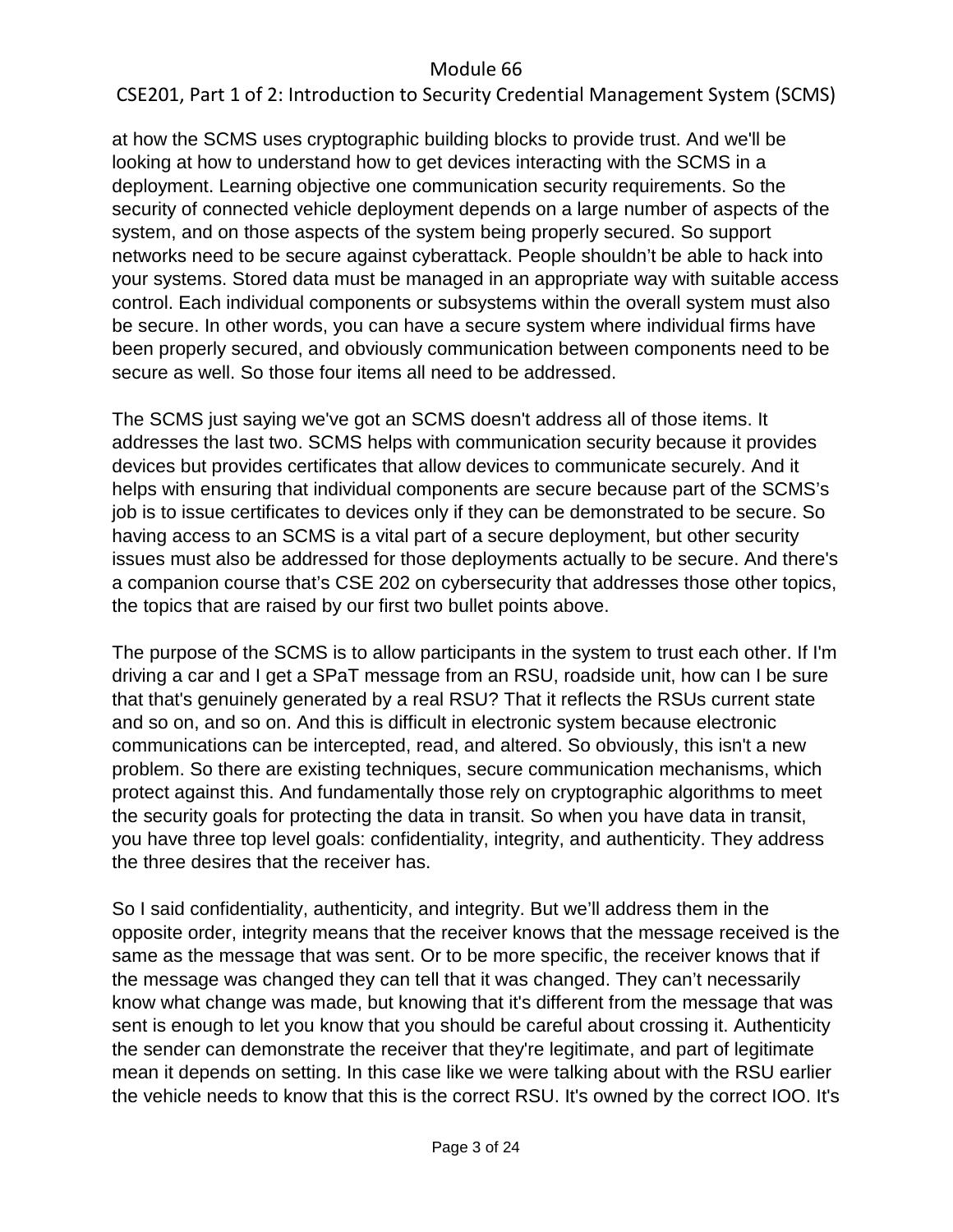CSE201, Part 1 of 2: Introduction to Security Credential Management System (SCMS)

in a good state, that it's communicating properly with the signal controller to get SPaT data and so on and so on. All that is covered by the authenticity.

And finally, confidentiality is used in some cases in V2X and not others. Confidentiality gives us assurance that the message hasn't been read by anyone who shouldn't read it. Now, obviously for basic messages, for SPaTs there is no such thing as somebody who shouldn't read it. There's broadcast messages. But if you're looking at more specialized uses such as, for example, towing, or if you're looking at vehicles re-provisioning themselves with additional certificates in that case there's going to be some personal or private information has changed, and so it's important that that can't be read by just anyone, so that's provided by confidentiality. And if we didn't have these three properties, especially the first two integrity and authenticity, there wouldn't be any point in sending messages.

Receivers couldn't be sure the messages were correct. And the system could easily be flooded with false messages because there'd be no way of stopping bad senders from sending them. Receivers won't be able to act on received messages because they could so easily be forged that there wouldn't be any point to act on them. In any communication system including connected vehicle trust in the received messages is vital for the system to achieve its goals. So as I said, we already have mechanisms that address this are well known. Almost everyone I'm sure has heard of SSL or TLS, which is the protocol used to protect to secure web browsing. So what's special about connected vehicle? Why do we need a whole course about SCMS? Why do that course need to be this size?

So there's some significant differences between connected vehicle and the trusted communication you might be used to in the context of the web. In the context of the web if I go to ecommercegiant.com my browser makes sure that the server is connecting to is actually owned by that ecommerce company. It does that using TLS and X.509 certificates. And X.509 certificates are these digital documents using cryptography that show that someone has checked that this website belongs to this company. Or more generally X.509 certificates assert identity. In the context of the web that's all I want. If I go to ecommerce giant.com versus eauctiongiant.com here, I need to make sure that I'm connecting to the website that I intend to connect to, but that's all the information I need.

In the CV system we've got more complicated requirements. First of all, we don't have this hub-and-spoke topology. We've got many-to-many communications, peer-to-peer communications. Second, we need to ensure the receiver can make real-time decisions. So all of the information you need to make a decision about is this message trustworthy you need to receive with the message or know in advance of it. You can't assume you're online. You can't assume you can go off to some server and get additional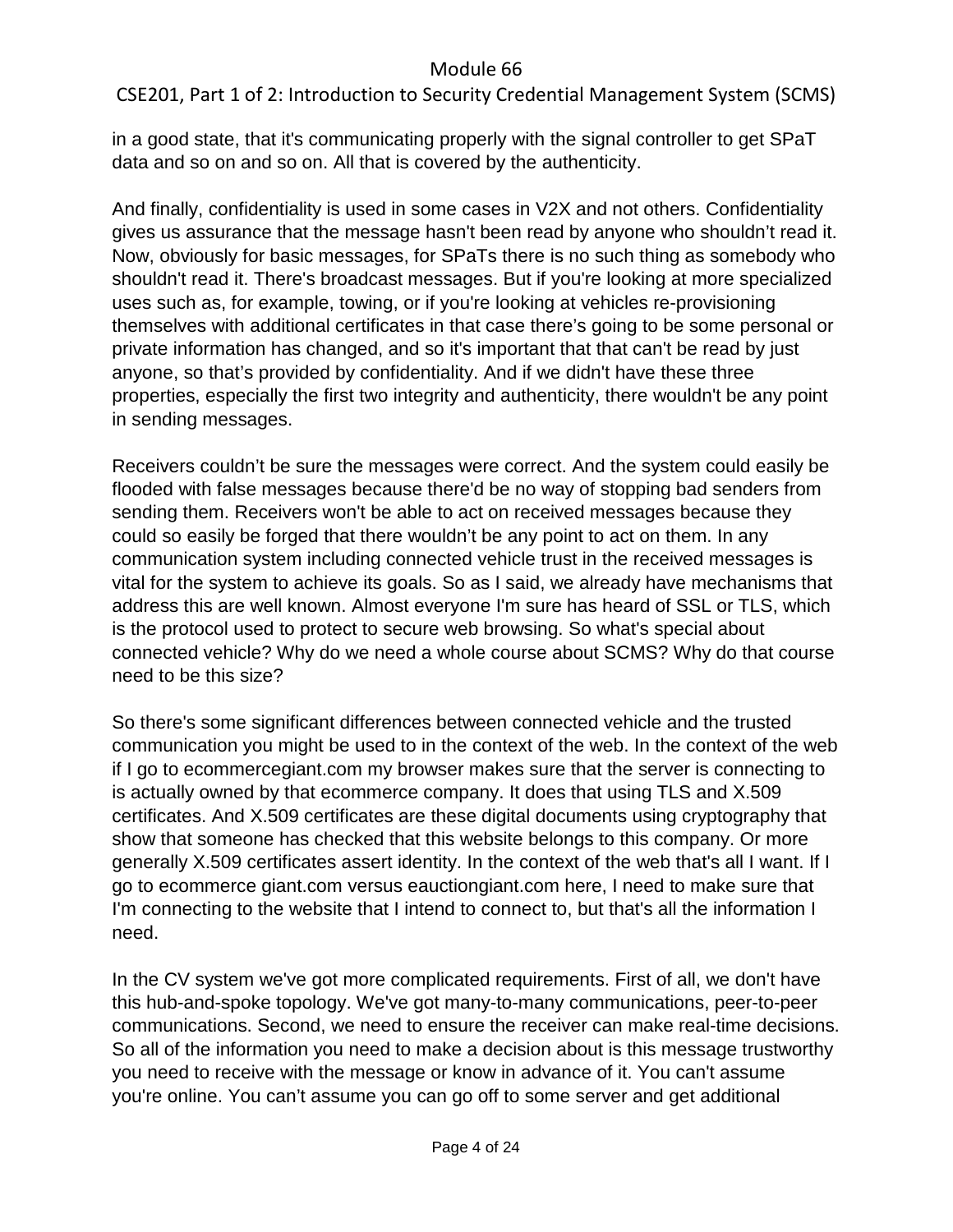# CSE201, Part 1 of 2: Introduction to Security Credential Management System (SCMS)

information to decide whether or not to trust because that won't have a latency that matches with safety of life situations. And it's true that in the future a large number of devices will have good low-latency network connectivity. but that can't be assured for all devices. And so the system has to accommodate those devices that can only get a home line from time-to-time. Another thing about CV system requirements is we're looking at roles not at identity when it comes to making security decisions. So if I get a message from *your* car that it's *a* car and I don't care if it's your car. And if I got something that said—that has your name in it, that wouldn't be any use to me. Just because I know your name doesn't mean that I know you're entitled to send basic safety messages.

We've got this very different set of attributes of the standard that we want to prove in the connected vehicle system, compared to online. In the web saying you need to prove identity in the connected vehicle system. You need to prove your ability to act in a role. Also in CV because it's managed many we have concerns about privacy, about you giving away your routes about you being trackable. That you don't have in the web where it's one—where it's many-to-one. And there's one sector where your data ends up. And, obviously, that center can potentially breach your data, but you don't have to be worried about your privacy in the context of the communication session. You just have to be worried about it in the context of what might happen afterwards. While in V2X, you need to be concerned about the privacy implications of all of these messages that you might be broadcasting.

And finally, this is the same underlying constraint that drove our need to be able to make real-time decisions requirement involved, but specifically in the case of security you've limited connectivity for security update. So if I need to get new certificates, yeah, that provisioning process needs to work in a context where I'm not guaranteeing connectivity and so it needs to be slightly opportunistic and ad hoc. As far as many-tomany communications goes here we see a nice illustration of it. All of these cars are talking to each other. The roadside units are talking to all the cars. You see all these information that's getting distributed to the cars, speed limits, warnings, road conditions. All of this is many-to-many. And so that just illustrates that we need to have this kind of role-based authentication where when you got a message you're told what the sender is allowed to send so you can make that decision on the spot.

Again, the need for local real-time decision for what we have here on the left is cars talking to each other. What we have on the right is a picture of the SCMS, and all the information about who's good and who's bad, who's trustworthy and who's not is stored inside the SCMS. But these cars on the road don't have the time to go back, and get that information from the SCMS when they're making a safety of life decision. So the system needs to work here. We have this X here between the two pictures. The system needs to work in a context where the devices in the field can't go back to the SCMS with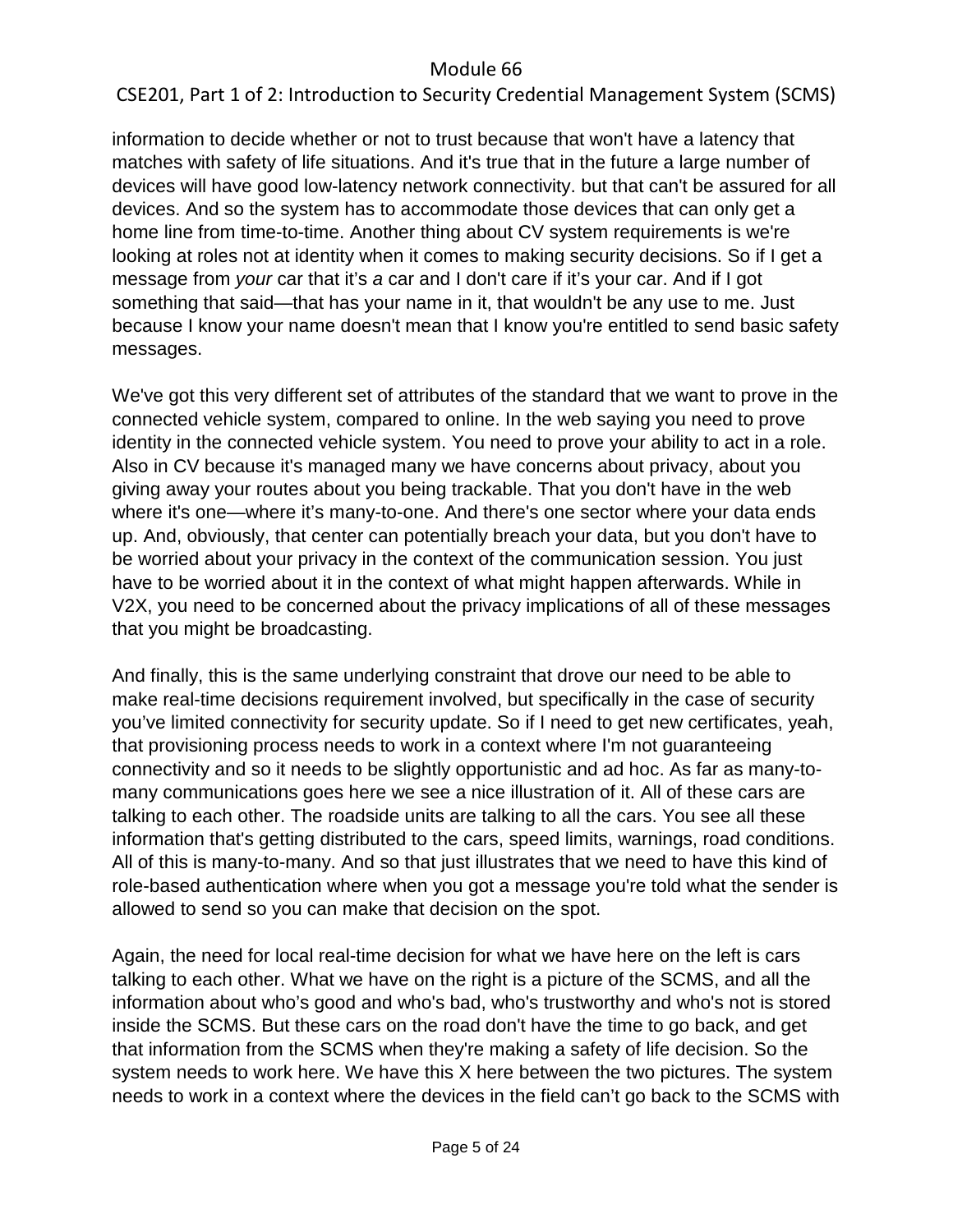CSE201, Part 1 of 2: Introduction to Security Credential Management System (SCMS)

every message and go is this one okay? Is this one okay? Identify versus role, again, we've talked about this a little. A pedestrian may want to be able to request a pedestrian crossing signal. A pedestrian may want to be informed of a pedestrian crossing opportunity. Ordinary vehicles can send basic safety messages. Police cars can send signal preemption.

And in all of these cases you see there's a category of actors, people, or vehicles that can send particular types of messages. An RSU is the only who should be able to send SPaTs, for example. And so inside the system we're interested in can we say for certain this device is an RSU? Can we say for certain this device is an ordinary BSM sending vehicle? Can I say for certain this device is a police car? Again, we have these concerns about privacy. We're sharing a lot of information about ourselves, position, brake status, speed, acceleration, that kind of thing. But the system needs to work without me giving away in my message an identity for myself or an identify for the vehicle like a license plate number for the vehicle.

The purpose of the system is to improve safety and mobility. And the system works best if everybody who can use it does. And so it's not just the right thing to do ethically to make sure the position preserves privacy. It's also the right thing to do practically. The less of a threat the system poses to privacy, the less of a risk there is that people would choose not to participate. Again, limited connectivity for security updates for vehicles.

Here we've got a map of the Detroit area. And there have been times in the past when there'd be two access points to the internet for vehicles driving around. And if a vehicle is near one of these access points, it's simply not going to be able to get an update. So the system needs to be rebuffed in the case where vehicles go a long time, potentially months on end, without getting access to the open internet to update their security management material. How did this translate into what the system does, our functional requirements? We're going to issue devices with credentials. They're called digital certificate in this context. And those credentials state the properties and permissions of the device. They say everything the receiver needs to know about the message to decide whether to trust its message.

We use cryptography in this context to make sure that only the owner of the credential can use it. So we're tying the credential to a private key. We'll talk more about what that means at the next learning objective. Until only that private key is protected with hardware so they can't be extracted with software so that you can't have malware asking you to private key without being entitled to. Then only the sender of the message, only the owner of the certificate can use it to sign those messages. So the credential issuer can't sign messages. The credential receiver can't sign messages with it. Only a legitimate sender can sign messages with it. The issuer should always make sure the senders are entitled to the credential they're asking for. And finally, we want to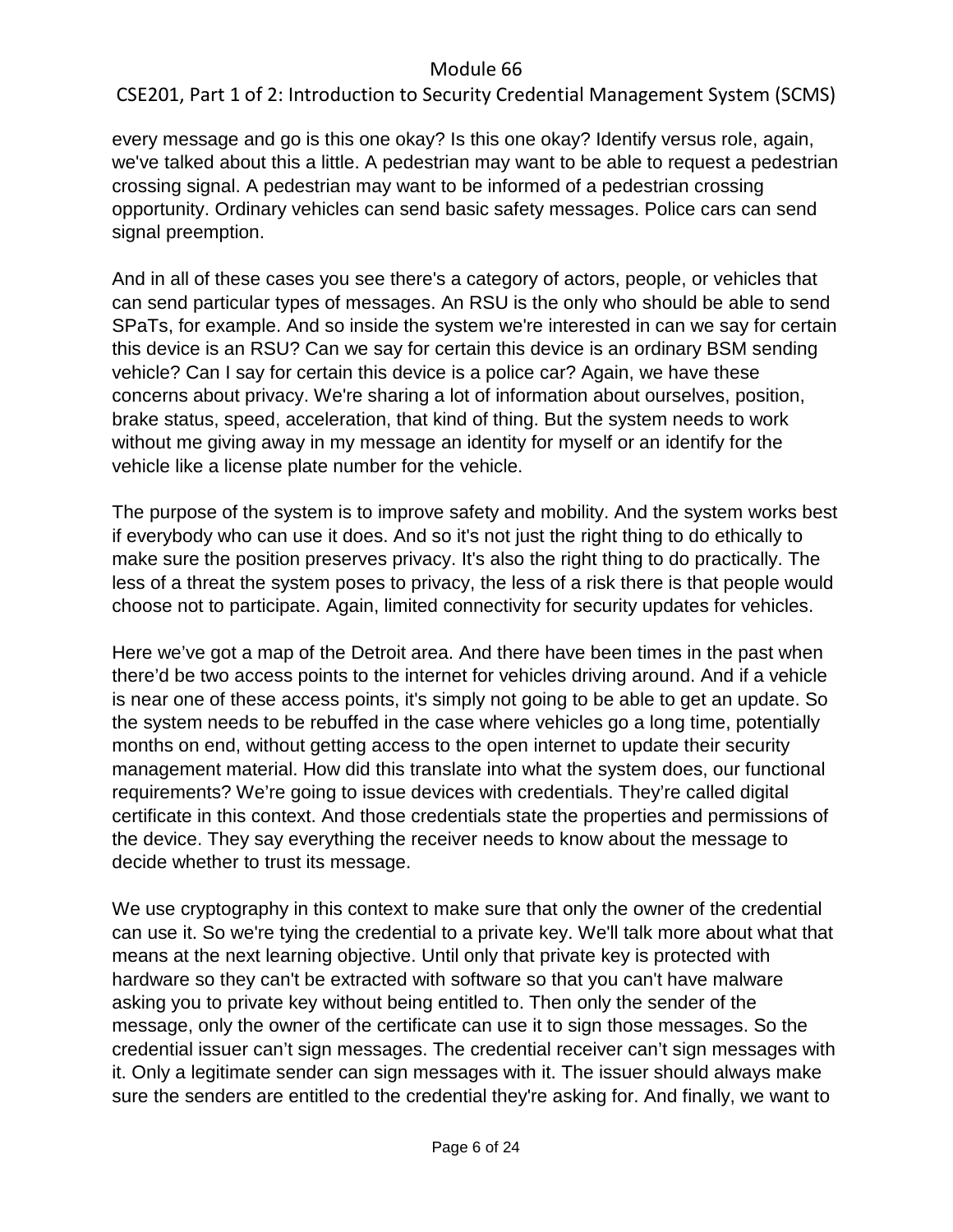CSE201, Part 1 of 2: Introduction to Security Credential Management System (SCMS)

have a requirement of the system you can recover from compromise. So if there's misbehaving devices that send bad data or otherwise from the system they can be detected and removed for fakes. If we have bad actor on the system management side like bad credential issuers they can be detected, and credentials they issued can be removed from circulation.

So these are how we're going to go about working on our system design. So these properties requirements, which we see here in gray on the left they drove the development of a different certificate format than we're using on the internet. On the internet we're using X.509 certificates as I mentioned before which are really suited for identity management. In this context, we're going to be using 1609.2 certificates.

We also have limited capacity channel. So there's limits on the amount of data that you can squeeze through channels. Obviously, at the moment in the United States, C-V2X is the radio access technology of choice. Previously, we worked with DSRC, and the system was designed with DSRC in mind. That point there is six megabit per second channels, which could easily be saturated if too many people were present. And even with 20 megahertz channels in C-V2X those channels have higher capacity, but they can still become saturated, especially if the security overhead is excessive. So one reason for having a new certificate format was to reduce the security overhead. A small certificate format was necessary to do that, and 1609.2 is smaller by design than X.509.

Another thing is to support this role-based access control that we've talked about where 1609.2 certificates are designed to identify certificate holders by their role and permissions. The role that you're playing is identified by the provider service identifier or PSID. And that's an identifier that's managed by IEEE to make sure that each use of a given PSID refers to the same thing. To be more concrete about that if I'm sending basic safety messages I use PSID hex 20. If I'm sending SPaTs I use a different PSID. And that's kind of the fundamental identifier in my certificate of what I'm allowed to do. Then even within applications we can have some more granularity.

At the high level, think about PSIDs as sandboxing the system into different areas, different sets of activities that different participants can do. So 1609.2 certificates use PSIDs, other kind of fundamental unit of identifying the properties of the device, the holds, the certificate, X.509 certificates naturally identify participants by identity. And that's not so useful in the 1609 system or in the V2X system. So 1609.2 certificates meet the system requirements. And given that we have these new certificate formats, we have new certificate management protocols compared to X.509. X.509 is mature and well understood. But if you're moving away from the certificate format, you can't use the certificate management and protocols. They've been built to handle that certificate format until we ended up needing to design the entire SCMS as well. So those are our security functional requirements.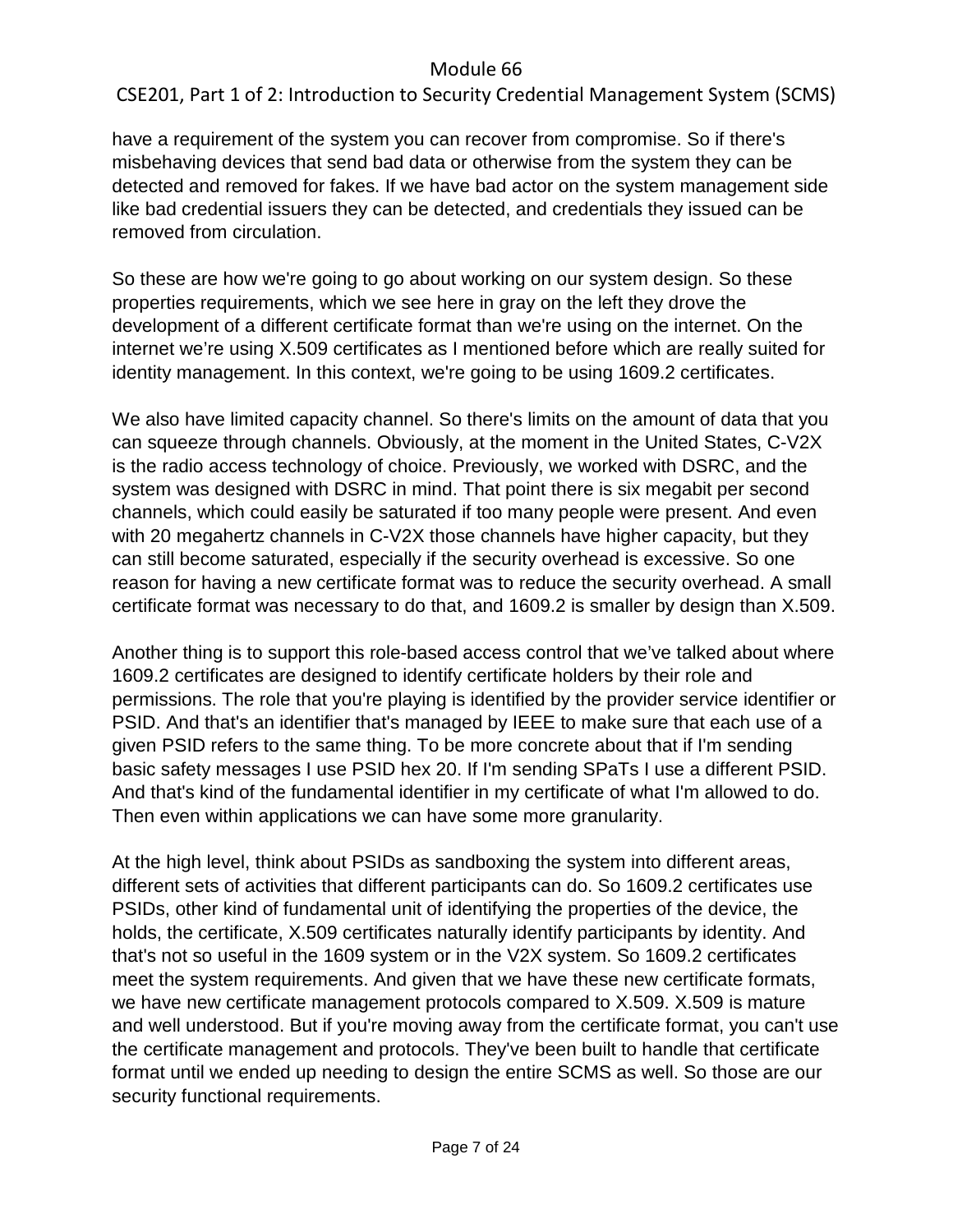# CSE201, Part 1 of 2: Introduction to Security Credential Management System (SCMS)

Then let's talk about privacy requirements. Privacy basically means you have a right to go about your business without all the people knowing what you're doing unless they need to. What does that mean? If they need to know what you're doing to provide a service then they can learn what you're doing. If there's a public safety reason for them to know what you're doing. If you give your active consent, or otherwise depending on local privacy regulations. You have a general right kind of aspirational right to going about your business. But even when that waters down, others shouldn't get more information than they need here where the information that they need is defined in the context of these exactly, they—providing you a service. They need the information that is needed to provide the service. You do have a right to go about your business, but the V2X system inherently introduces risks. It potentially leaks information about your movements. You can be identified with a vehicle.

One observation of your vehicle sending a basic safety message potentially allows somebody to track you by seeing basic safety messages that you send later on down the road a mile or five or 50 miles. And one of the things we'll talk about is how we've been very careful in the design to avoid that happening. So in principle an observer could see you in a number of different places, different times, and recognize that all of those transmission have come from the same vehicle. In practice, we've made that extremely difficult. So the design goal has been to ensure that V2X communications are never the cheapest way to track you. And we put it like that because there's lots of ways you can be tracked in real life. You have your license plate. You have your toll tags. You have your phone in your car. Shops track your visits. The tire pressure sensors in your car give out low-power unique identifiers. They're hard to hear from far away, but they can be heard by somebody outside the car. And in general your car is now full of radios, those radios are MAC addresses. A MAC address, readers can potentially read them well, the point of V2X is it's trying to be longer range than a lot of the wireless traces in your car. So obviously it creates potentially an increased privacy risk.

So the appropriate goal is to make the V2X not the cheapest way to track you in this world where all the ways of tracking you exist. There's no point having a different goal because if you go beyond not being the cheapest way you're not improving privacy. The attacker will simply use the cheapest way available to them. So that's privacy requirements on the send side. There's also privacy requirements on the receive side. Your vehicle is generating a huge amount of data, 10 BSMs per second. It works out the nine megabytes per car. In an hour's driving it works out to 5.4 by  $10^{15}$  bytes generated by all the cars in the U.S. So some agencies and operators and organizations have legitimate interest in that data so they can do traffic planning. And may want to gather that data and make use of it. So we need to ensure that the data is appropriately managed and gathered only when necessary and managed in accordance with data privacy and data management principles. And it's deleted when it's no longer necessary. It's anonymized before it's made available to others and so and so on.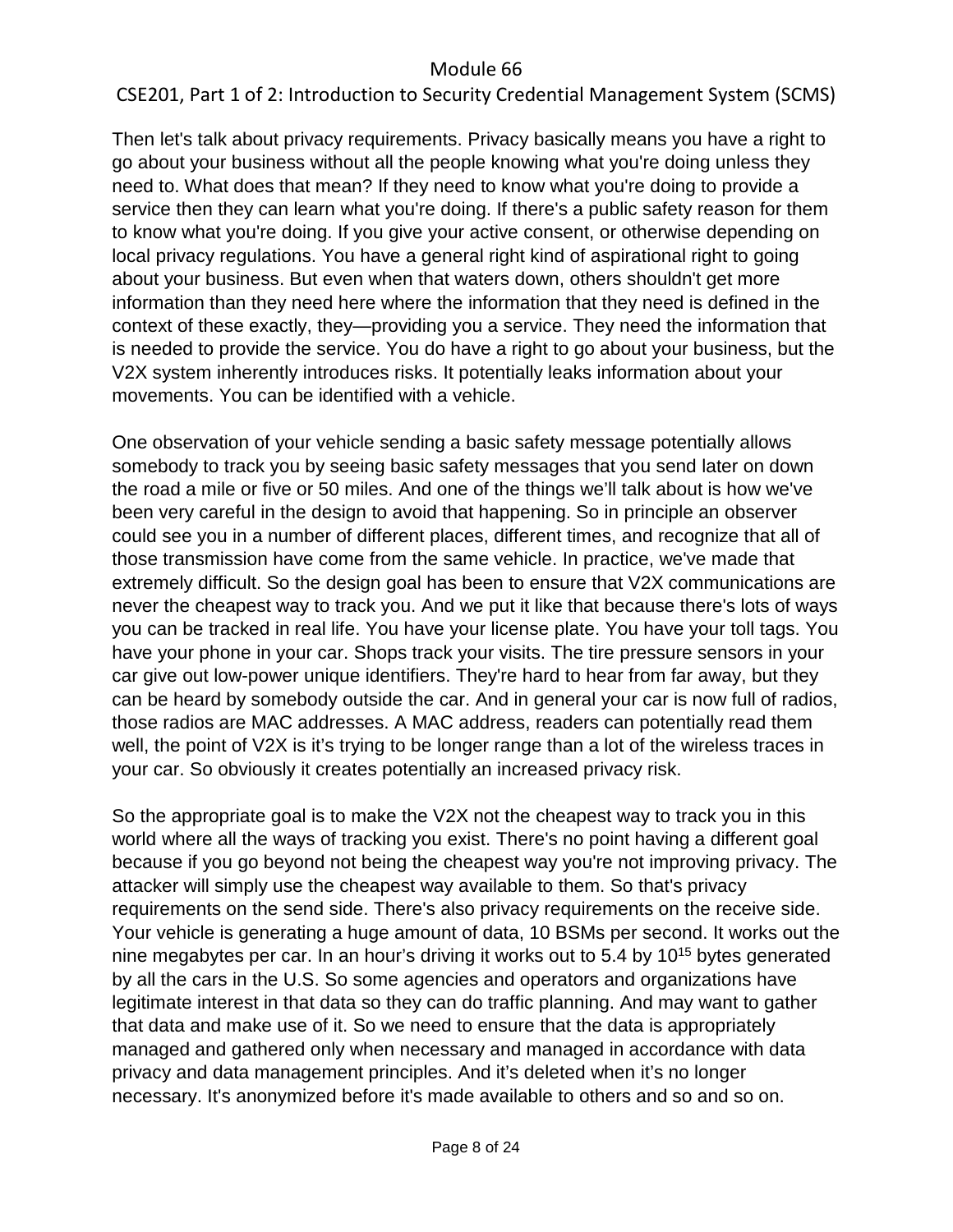# CSE201, Part 1 of 2: Introduction to Security Credential Management System (SCMS)

This data management receive side as you probably noticed by now the SCMS is really about stating properties as sender of a message. Data management isn't really an SCMS message issue. We're just mentioning it here because it needs to be addressed for deployment. So how does the SCMS address all of this? SCMS uses 1609.2 certificates. Those in turn specify security services, cryptography, and data validation services. They can be used to protect data in transit. In that 1609.2 system the receiver knows of sender's trusted to send a message or command of particular type because the sender has a certificate that says they're entitled to send that message. And the 1609.2 processing cryptographically links the certificate to the message, and that shows that only the certificate holder could have generated the message.

So basically, if I send a message with particular contents the certificate says I'm entitled to the same content. And then the cryptographic linkage the digital signature shows that I generated the message. So that it's kind of triangle information. The SCMS is in charge of issuing certificates to actors in the system. And its primary responsibility is to make sure certificates are issued to actors who are entitled to it. That means the SCMS is responsible for carrying out checks or making sure the checks have been carried out to ensure the first the actor was entitled to the certificate in the first place. You're not giving a signal preemption certificate to an ordinary car and saying the actor has become malicious or untrustworthy or otherwise unreliable since the certificate was issue.

So the SCMS need to have mechanisms in place for what's called misbehavior detection and revocation so that if devices start to be non-trustworthy it turns out that they're sending out bad information the SCMS can take action to ensure that receivers don't listen to that device anymore. The major challenges we're going to talk are enrollment provisioning and revocation. Enrollment is this thing we've talked on a number of times already about how it's the SCMS's job to make sure that you're entitled to those certificates. How exactly does the SCMS do that is going to depend on the specific application. The way you demonstrate you're entitled to be a police car is different from provisioning of ordinary OBEs, which can probably be done at the factory. So each of these need to be designed on an application-by-application basis. That's why there's a slight challenge in deployment. The more applications you have, the greater complexity around enrollment.

Provisioning is keeping devices provisioned with certificates. This requires you regular access to the Internet. And this needs to be done in the context we talked about where actors don't always have good access to the Internet. They may have intermittent access. So how far in advance are they provisioned with certificates? If you've been provisioned with certificate in advance, then, obviously, if you get compromised or misbehaving that allows you to continue misbehaving until the certificate's thrown out. So there's a balance, and the SCMS and deployers need to understand how to strike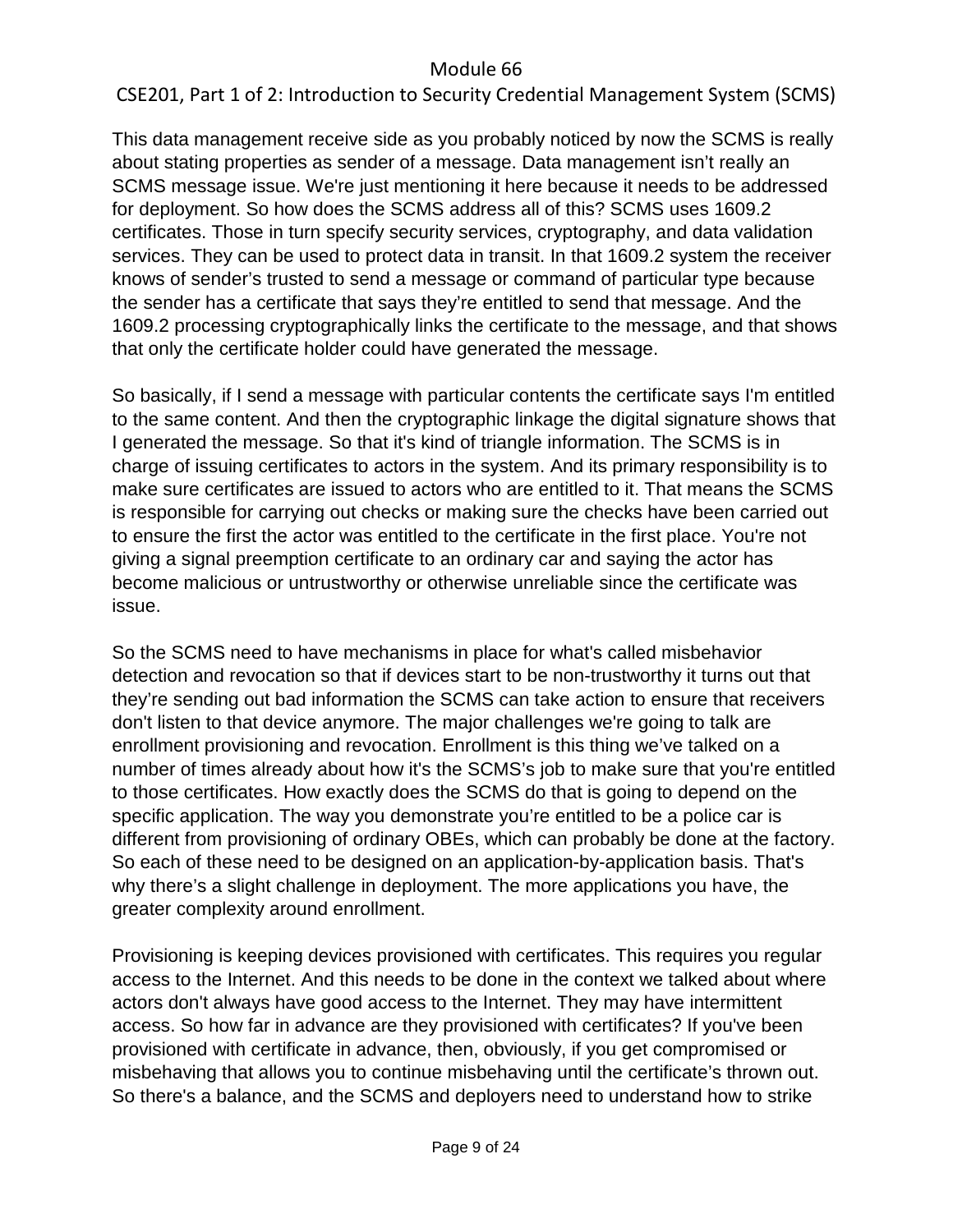# CSE201, Part 1 of 2: Introduction to Security Credential Management System (SCMS)

that balance between ability to keep broadcasting if there's an outage versus vulnerability to bad devices if you can keep broadcasting for too long. And so that's linked in with our final challenge, which is revocation, understanding what devices needs to have done to be denied the opportunity to broadcast anymore. So, for example, if I am a vehicle and I'm sending out basic safety messages that every so often just arbitrarily show me hard braking even though the vehicle itself isn't hard braking that would probably be something that would need to be revoked. That's going to be causing all sorts of alerts and confusion. It's going to be causing hard braking events behind those.

And so revocation is a way of telling receivers no don't cross message signed with these certs anymore. But again understanding who gets revoked, what they get revoked for, and how the revocation information gets distributed is still a significant challenge in SCMS deployment. So that's our background.

As a check on our learning let's just look at this question. Which of the following statements about privacy is not true? There are many ways to track drivers on the road. Or to preserve privacy consideration must be given to how data is created, transmitted, stored, and managed. Or protecting privacy both technological and policy approaches. Or the V2X system must always completely protect the anonymity of drivers. So which of these statements about privacy is not true?

You can pause this. So I'm going to go straight on to the answer. So the correct answer is the V2X system must always completely protect the anonymity of the driver. The correct answer in other words, the thing that isn't true. So the driver privacy is important, but it can't be fully guaranteed by V2X. It's somewhat compromised by many other mechanisms, and so the V2X system design aims to ensure the V2X isn't the cheapest method available to an attacker to compromise privacy. The incorrect answer is first, there are many ways to track driver on the road. That's incorrect drivers—sorry. Incorrect as in it is true. I'm sorry if I put negative phrasing of the question. So there are many ways to track drivers on the road is a correct statement. So it's an incorrect answer. Drivers can be tracked in lots of different ways. To preserve privacy consideration must be given to how data is created, transmitted, stored, and managed is a correct statement, so an incorrect answer. Data may be personal identifiable information and must be protected. Protecting privacy uses both technological policy approaches again is a correct statement, so an incorrect answer. So the correct answer, the incorrect statement, is answer D. So that's learning objective one. Thanks for your attention. And hopefully even if you can't sit through the rest of the course, hopefully, it'll have given you some understanding of the issues that we're grappling with the SCMS. And how the SCMS design begins to address those.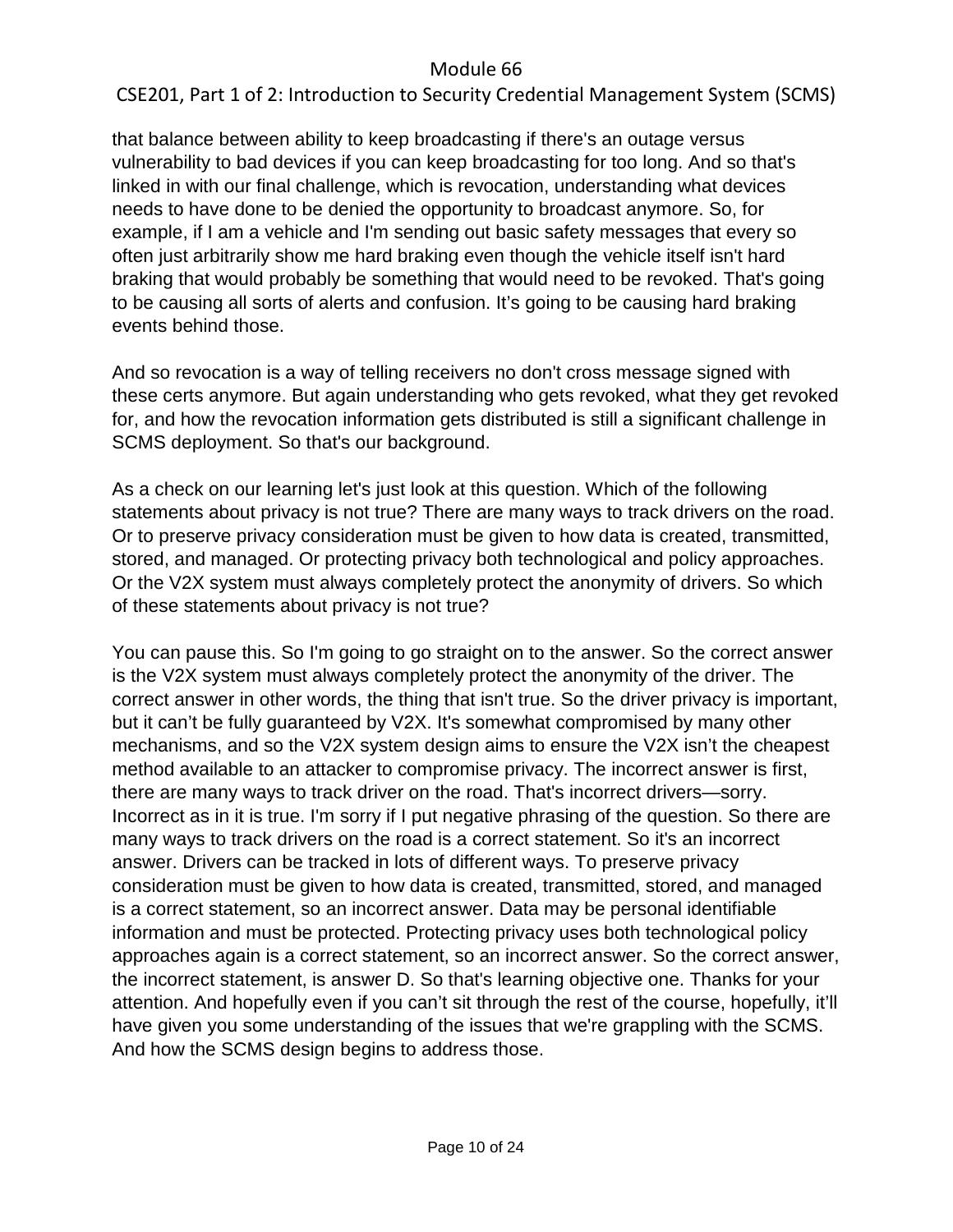# CSE201, Part 1 of 2: Introduction to Security Credential Management System (SCMS)

In this next learning objective we'll dig in, in a bit more detail, talk about how the SCMS uses cryptographic building blocks to provide trust. Excuse me. So as we mentioned, trust is essential to this connector vehicle system. If receivers can't trust the message, they're useless. And so digital signatures are the cryptographic building block that we use to construct systems of trust. In a digital signature system, senders sign messages with digital signatures and receivers verify the digital signatures. To verify the message you need to have a public key and that's contained in this certificate that we've been talking about. The certificate is sent with every message or periodically. The certificate is issued by the SCMS, and that's where you get both point of control where policy is applied or the SCMS determines that a certificate requester is entitled to get the certificate they're asking for. And message signers are called end entities. So we have two broad types of components inside a public key infrastructure the CA, the Certificate Authority, the agency certificate. And the end entity the use of the certificate. And if I'm an end entity with a certificate that shows first I've correctly implemented the application. I'm rolling it on a properly secure device. And I'm allowed to send a message of that type. Sorry. Again, you could have a correctly amended police car application to do single preemption. It could be wrongly on a properly secure device. But if that device is not actually owned by a police department, it doesn't matter that it's secure enough. It's still not entitled to the certificate.

So this mechanism is the digital signature, and it provides communication security services or authenticity ensuring the message came from a stated sender. Integrity showing the message modified on the way and non-repudiation, which means that the message sender can't deny creating the signature. What that means is that if I receive a message signed by you I can take that to some third party later on, and they can be satisfied that you signed the message. There's no way you can say oh, no, I signed you know, the other person signed the message. The non-repudiation is very useful in a setting where messages may be used as evidence later.

How do digital signatures work? First of all, the sender before sending any messages they generate a pair of cryptographic keys the public key and the private key. You'll typically generate the private key first and derive the publicly key from it. And they're mathematically linked so that if anybody knows the private key they can get the public key. But if they know the public key, it's very, very hard for them to get the private key. So the public key is linked to the private key by some kind of mathematical operation. But the larger the key is the heart of the operation is carried out, and it's exponentially more difficult so even quite short keys give you a very high level of security. In a connected vehicle we use an algorithm called ECDSA, the elliptic curve digital signature algorithm. And that's standardized. It's used by NIST. It's used across Europe. It's a well-known, well-understood cryptographic algorithm with very nice performance properties. That's signatures, of course, the other service we talked about is confidentiality, which means ensuring a message can be read by an outsider. And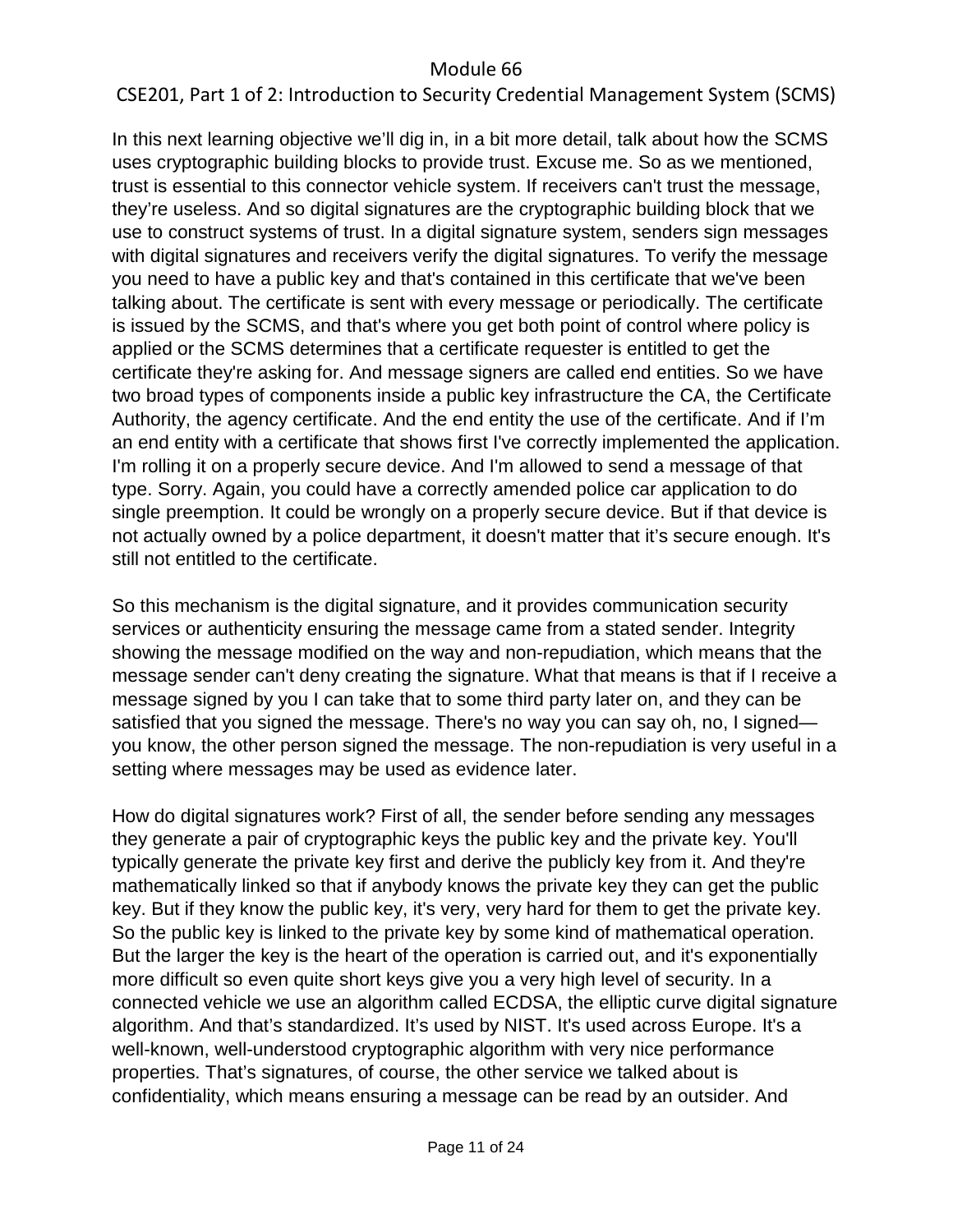CSE201, Part 1 of 2: Introduction to Security Credential Management System (SCMS)

encryption, which I'm sure most people are familiar with, encryption is the operation or the mechanism that gives you confidentiality, that gives you that assurance.

There [are] symmetric and asymmetric encryption key schemes. Asymmetric schemes are like the public key crypto we talk about for signatures. You generate a private key and a public key, and then you distribute the public key widely. Anyone could get the public key, can encrypt with it. But only you who owns the private key can decrypt with it. And then the other approach you have is symmetric where there's a shared symmetric key. And anybody who knows the symmetric key can both encrypt and decrypt. Those, obviously, differences between the two. And asymmetric seems in here to be more secure, which in a sense it is but symmetric crypto tends to be much more fast and involve much less overhead. So in connected vehicle and a lot of other settings we use hybrid encryption where asymmetric algorithms are used to establish a symmetric key, and then the efficient symmetric algorithm is used to encrypt the data. I should also note that as we mentioned earlier, conventionality isn't as big a deal in connected vehicle as it in some other settings. In most V2X messages aren't encrypted with BSMs, MAPs, SPaTs. They are used for things like protection of financial information, or secret data exchange between end entities and the SCMS. So in this presentation we're going to be focusing on the asymmetric cryptography that enables the usual digital signatures and asymmetric encryption. Those in turn enable secure ad hoc networking.

So we've already talked about how the SCMS's job is to make sure that a certificate requester is entitled to the certificates its requesting. The specific component inside the SCMS that does it the Certificate Authority or CA. So it allows us to establish trust between two previously unknown users. CAs have a private and public key of their own. And they use the private key to sign the certificates. And then anyone can use the public key to verify the certificates, so we have this chain of trust starting with the end entity and going up through the CA certificate where everyone's permissions are established by the certificate. And each certificate can be verified using the public key of the next entity up in the chain.

CAs are trusted to keep your private key secure. And they're trusted to ensure that the users are entitled to that specific certificate. And in a lot of models we separate those two out. We do that in V2X as well. There's one part of the certificate issuance system is the, RA, the Registration Authority. That checks that you're entitled to the certificate. And the other part is the CA, and that actually does the mechanics of issuing the certificate. So we mentioned the chain of trust that Bob here is a car. He gets his certificate from a CA. The receiver needs to trust Bob's certificate. They haven't seen it before, but they can trust Bob's CA certificate, then the use the CA, its public key to verify Bob's certificate. Use Bob's public key to verify Bob's message. And if the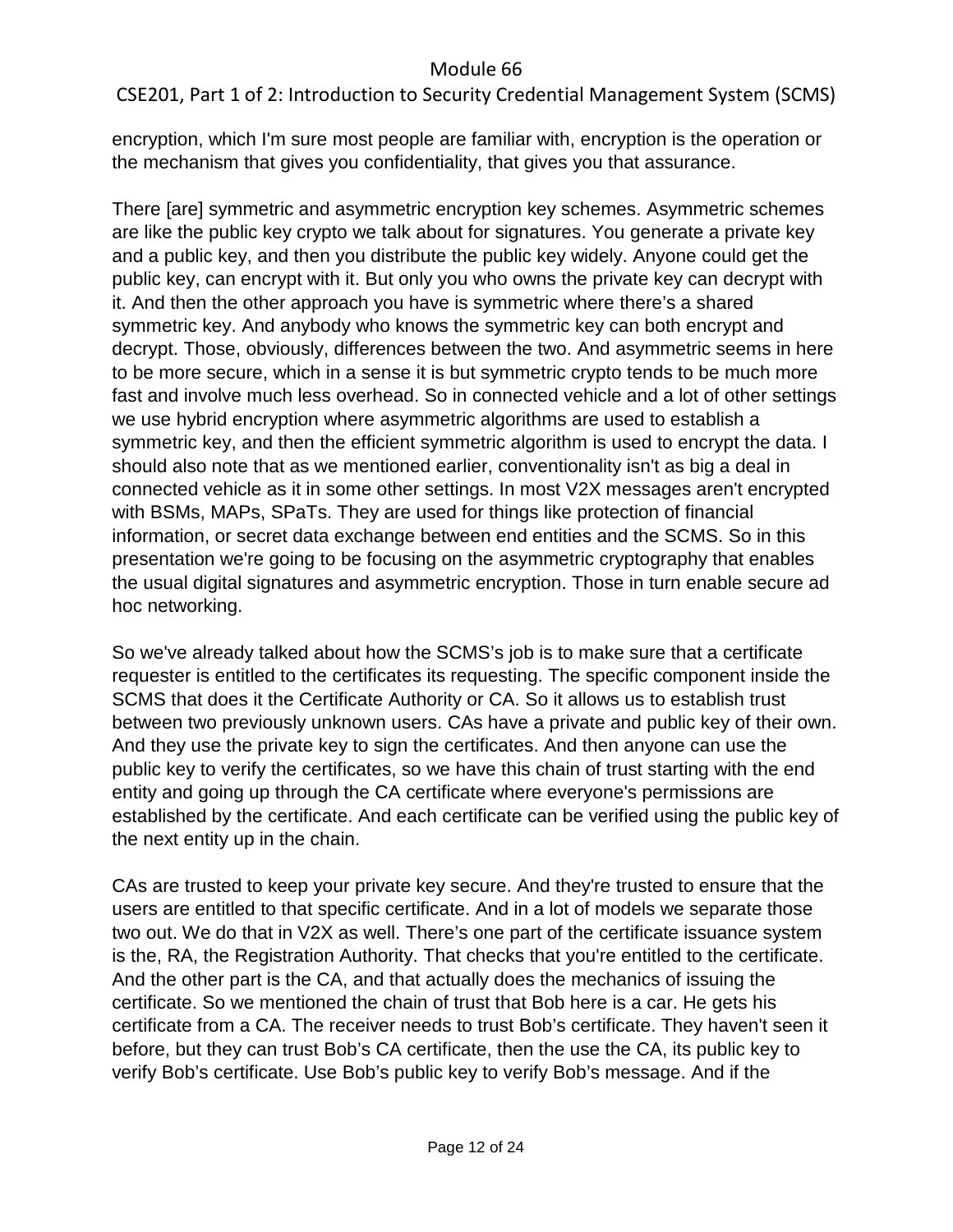CSE201, Part 1 of 2: Introduction to Security Credential Management System (SCMS)

receiver doesn't already know Bob's CA certificate, we have this chain going all the way back to what's called a Root CA that's a standalone CA that issued its own certificates.

And there's some complexities around the management of Root CA certificates, which we'll talk about later. The important thing is that in any kind of civilized system there's not going to be a large number of Root CA certificates. So managing them becomes much easier than manually managing all of the end entity certificates would be. So Bob gets a certificate from the CA. Alice receives the message and needs to already know Bob's certificate, or already know Bob's CA certificate, or already know one of the other certificates in the chain. And so we're going to assume that you get provisioned at the start of your lifetime with all of the certificates for the Root CA. As long as you got that, you can then trust any incoming message. The 1609.2 certificates that we mentioned they're a smaller size. They're suitable for machine-to-machine communications. They allow for pseudonym certificates meaning that they can conceal the identity of the owner of the certificate. And they also allow the SCMS to issue certificates for all types of CV application using PSID. And the fact that we've got the PSID which is this identifier matched by IEEE means we can add more applications in the future, so drones, autonomous delivery robot identification, different flavors of tolling.

Any application that gets defined in the future can have certificates defined for an application. The next few slides we're going to dive in a bit more detail, so now we're going to do a bit of a deeper dive into it a SCMS design, not just its property. So at the core the SCMS is a standard public key infrastructure, Root CAs, intermediate CAs and end users and authorization CAs. And we see that standard PKI chain of trust running up the middle. We've shown one intermediate CA. There can be none. So authorization CAs can get certs directly from Root CAs. There can be one. There can be more than one. There's different conventions in different regions. A participating device in the system needs first of all its own authorization CA to get certs from. And second, a collection of certs for all of the different Root CAs, so they can trust incoming messages no matter which Root CA ultimately issued the cert that's being used to authenticate that message.

As we mentioned, root cert management is complicated. This functional box up here the electors is responsible for managing the Root CA certs. SCMS has a lot of different components. And in principle each component can be run by a different company. The design is modular. Internal interfaces are documented, although not formally standardized. So you could have a Root CA run by Alice's SCMS services. An immediate CA run by Bob the SCMS services. Authorization CA run SCMS or Alice and so on. In this case, as deployer you engage with the Registration Authority operator, and they'll interface with the rest of the SCMS operator. But in practice although you could have this modular deployment SCMS functionality in practice there are different SCMS providers who run everything from the Root CA down. Because of this Root CA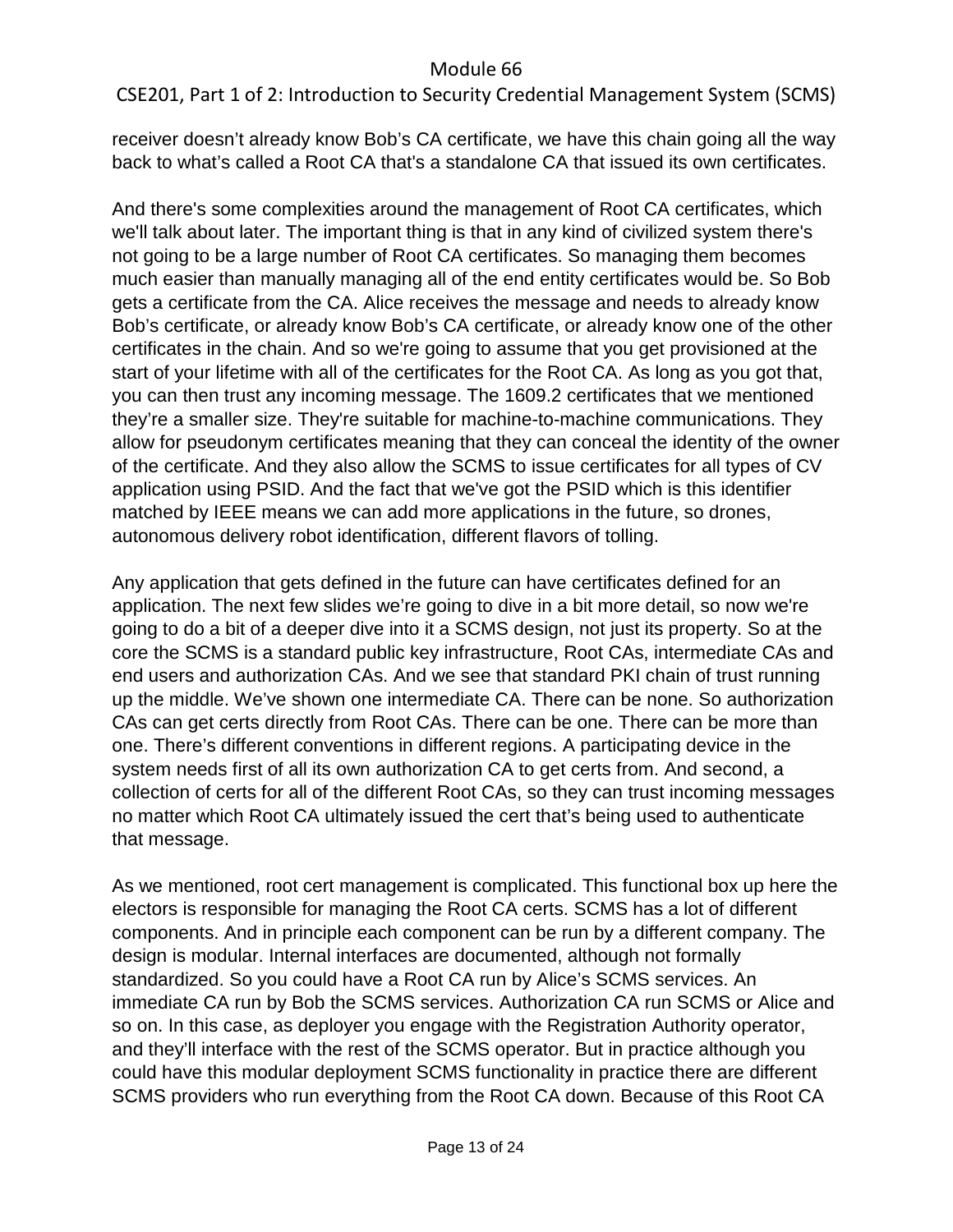CSE201, Part 1 of 2: Introduction to Security Credential Management System (SCMS)

management function that we talked about, if you have different deployers, if City A works with SCMS Provider A, City B works with SCMS Provider B, you can still trust messages. You can still drive a car between the cities and trust all the messages because of this sharing Root CA information.

So this is in practice the deployment organization that you'll most often been working with. And so as somebody in charge of a deployment there's just one SCMS provider you talk with no hidden complexity organizationally behind the scenes. There's two different types of certificates as well. We've talked about authorization certificates, which is the one to use when you're sending application messages. You also have a long term what's called an enrollment certificate that's used for interacting with the SCMS. The enrollment certificate, it's used for certificate management interactions that authorizes certificate requests, and download for authorization certificates. And it's essentially a key used by the SCMS to look up your metadata, such as what permissions can go in the authorization to get this. We've separated these because that ends up improving robustness and creates a safe privacy within the system as a whole. End entities will directly contact only three components of the SCMS. Initially, you can write your enrollment CA, your enrollment cert. Then when you're out in the field, you will contact the Registration Authority. That's the gateway for SCMS interactions while you're in the field.

You in this case [are] the system participant like a vehicle, not a deployment site. The RA helps you provision yourself with certificates. It helps with your misbehavior report upload. We'll talk about that later. It lets you receive new certificate revocation lists, new Root CA information. And so that's basically the go-to for any security management information you need. For robustness, the system might also provide a distribution center that's an alternative path to download security management information, to download public security management information.

So CRLs, new Root CA information, and so on and so on. But if you're getting new certificates, topping up with certificates, that's always done through the RA. It's never done through the distribution center (DC). The points of contact with the SCMS again enrollment CA, RA distribution center. And then eventually contact the enrollment CA at the start of its lifetime, and that can be a proprietary interface. There's a standardized interface in IEEE 1609.2.1 but it's not required. Then as part of initialization each device gets hardwired with a URL for the RA that it's going to use. And the device will use DNS to map that URL to an IP address, and then go to the IP address and establish a secure connection with the RA. As far as the distribution center goes, again, a device will be configured with URL through distribution centers. They may be distributed over the air. They may be managed through some software configuration management process. And the senders then talk about how the end entity is configured with the distribution center URL.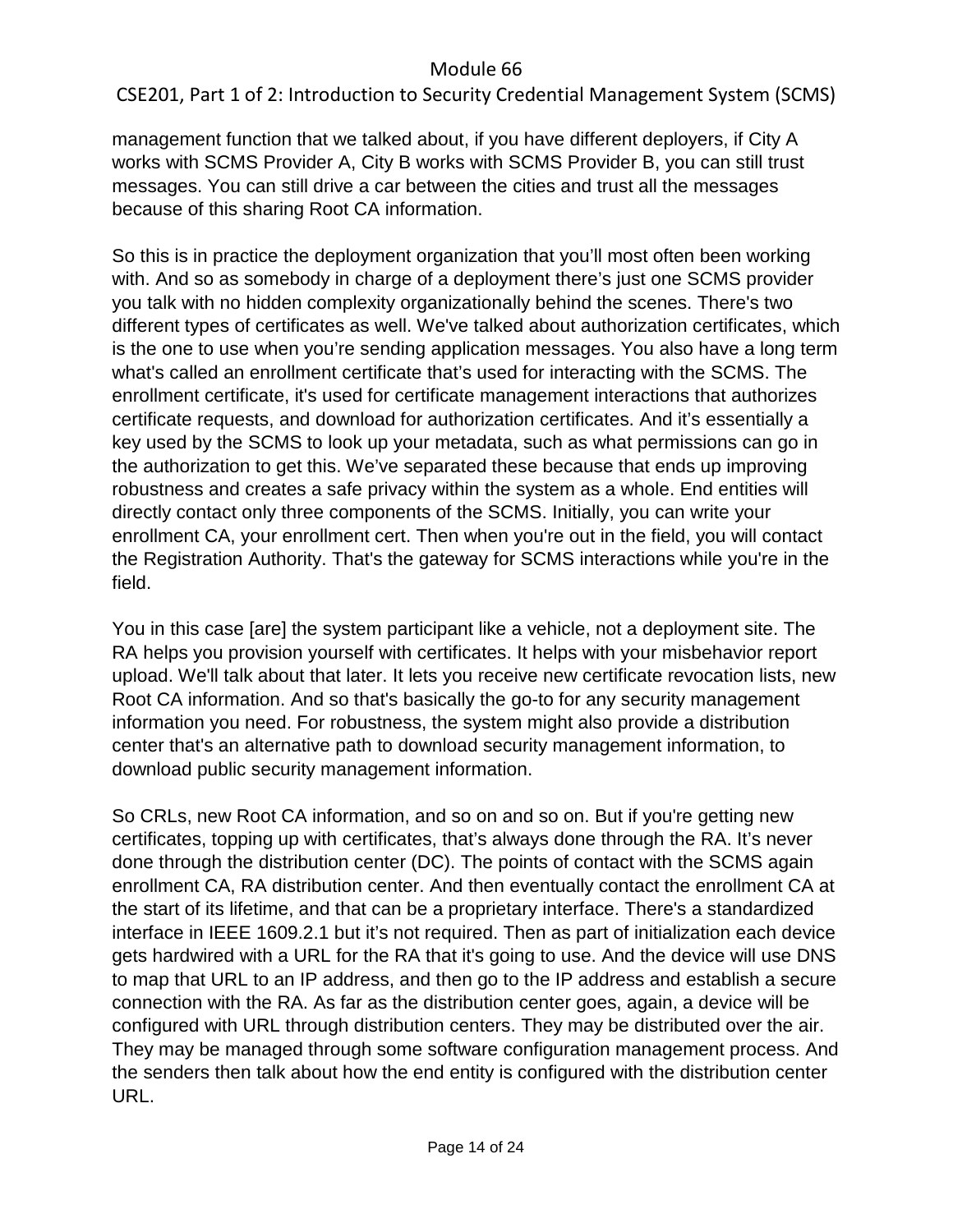CSE201, Part 1 of 2: Introduction to Security Credential Management System (SCMS)

So if you're involved in a deployment that wants to use distribution center for robustness then you need to with your suppliers to understand how their devices can tell what distribution centers use. These interfaces are all standardized in IEEE 1609.2.1 which is published in December 2020. There was a previous interface called the CAMP interface. That's widely deployed as of the end of September 2020, but deployments are migrating 1609.2.1 And at the time of presentation of course U.S. supporting roles were migrating from DSRC to C-V2X. And all of these migrations can happen in conjunction with each other.

We talked a little about privacy how we want to prevent eavesdroppers from linking messages that you sent in different locations. And one way we do that is with a special type of organization certificate called a pseudonym certificate. So pseudonym certificates don't contain any identifying information about the sender, not the driver license number, not the license plate number, not the VIN. They simply say you're entitled to the BSMs. And the BSM sender has multiple pseudonym certificates. They're all valid at the same time. And so that means the sender can choose for each message which certificate they want to sign it with. And in practice you won't use one certificate for one message, a different one for the next and so on, and so on because anyone who's near you at the time of the change can work out that those certificates come from you. So you actually get better privacy by changing the certificate occasionally every five minutes or so. If you do that, then it's only over here you have Point A. And then over here you have Point B, ten minutes later. You'll be using different certificates. You'll be using different other identifiers inside methods and so it becomes very hard for them to tell well were these two observations in sync? Or were they two observations of similar but different cars.

So you do that with your collection of pseudonym certificates. You have 20 to 60 pseudonym certificates a week. It varies from place to place. The convention in the US has been to have 20 a week. In Europe, they're appreciating more towards 60 to 100. But by changing your pseudonym certificate at a strategic time you've made it very difficult for an eavesdropper to track you. We'll talk later about how you might do revocation in a way that's consistent with the privacy property of pseudonym certificates. We have material on that later on. There's one clever feature about the SCMS design called butterfly keys, where in order to manage network traffic better and manage peak load demand on the SCMS, and end entity instead of standing up a separate request for each certificate it needs just sends up a single request at the start of its lifetime. And then this butterfly key mechanism is used to generate different key pairs for all of the certificates that it's going to need.

You can generate three years' worth, 10 years' worth. And 100 percent secure in that nobody can look at the butterfly key output and tell the two keys were generated from the same seed. And nobody other than the original requester can sign with those keys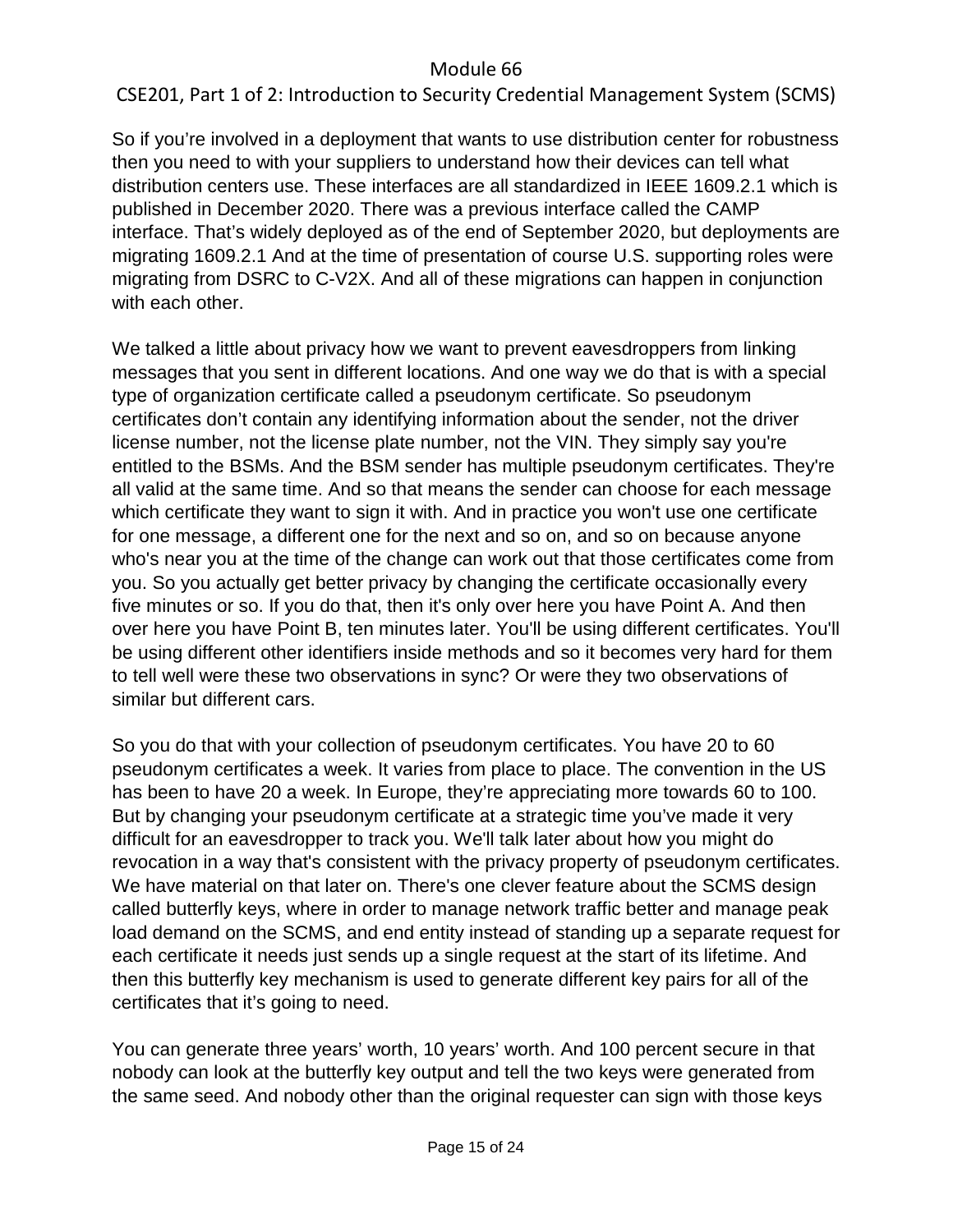CSE201, Part 1 of 2: Introduction to Security Credential Management System (SCMS)

because there's one secret part of the seed that never leaves the requesting device. So this single request then generates all 20 or more certificates for a given week, and all the certificates for all the future weeks. That gives you greater efficiency managing when certs are going to be generated and better privacy because it decouples the time of generation from the time of request.

So the Authorization CA can't link different requests together that were received at the same time. One thing to note, of course, is the—as we said there are lots of applications in the system that an RSU might send, WSAs might send SPaTs. And so there's a question about does the RSU have one certificate that it uses for both of those operations? Does it have one certificate for WSA, one certificate for SPaT? There's a trade-off here storage space versus organization complexity. Right now, there isn't a really strong convention. And your SCMS provider may have policy that covers which application share certificates. It may say WSA and SPaT needs to be in different certificates. It may say WSA and SPaT needs to be in the same certificate. It may see we can support either. How do you want to do it? In principle, the SCMS could also say if you have a device that's doing Application A it can also do Application B. There's not really a convention of the SCMS making that kind of policy either. The SCMS has tended to make policy about what goes in certificates more than what goes on devices. But if it were to choose to make that policy, it could.

So again, it's just being flagged in case the situation comes up. Right [at] the moment it doesn't. And I think the baseline is unless there's a really good reason like a really strict space constraint that needs you to want to minimize the number of certificates. Unless there's a really good reason to couple two applications together in the same certificate it's probably easier to have separate certificates for separate applications.

So now let's talk about misbehavior management. We've talked about the PKI. We've talked about end entities interactions. And then what do we do about bad end entities? The system allows for devices that send bad data to be removed. Bad data means it's not real. It's describing a situation that don't exist. So if a car says in midair that's bad data. If two cars say they're in the same place at the same time that's badly. If a car says it's braking but then speeds up, that's bad data. We've defined these mechanisms and end entities cars or RSUs can use, so that if they see this bad data, this misbehavior, they can report misbehavior to their RA. And the RA passes the reports to a central Misbehavior Authority, the MA. And the MA analyze[s] the reports and decide[s] whether the bad data that's being reported is so bad that you need to do something about it. If it's really bad, then the MA says, okay, we need to revoke that device. And for design reasons and crypto security reasons, those aren't worth going into in detail, you need to be revoked by a CA in the chain of trust. The MA itself doesn't issue the revocation. Your CA if you're being revoked issues that revocation. And your RA is told okay this device is being revoked. Don't allow it to get anymore authorization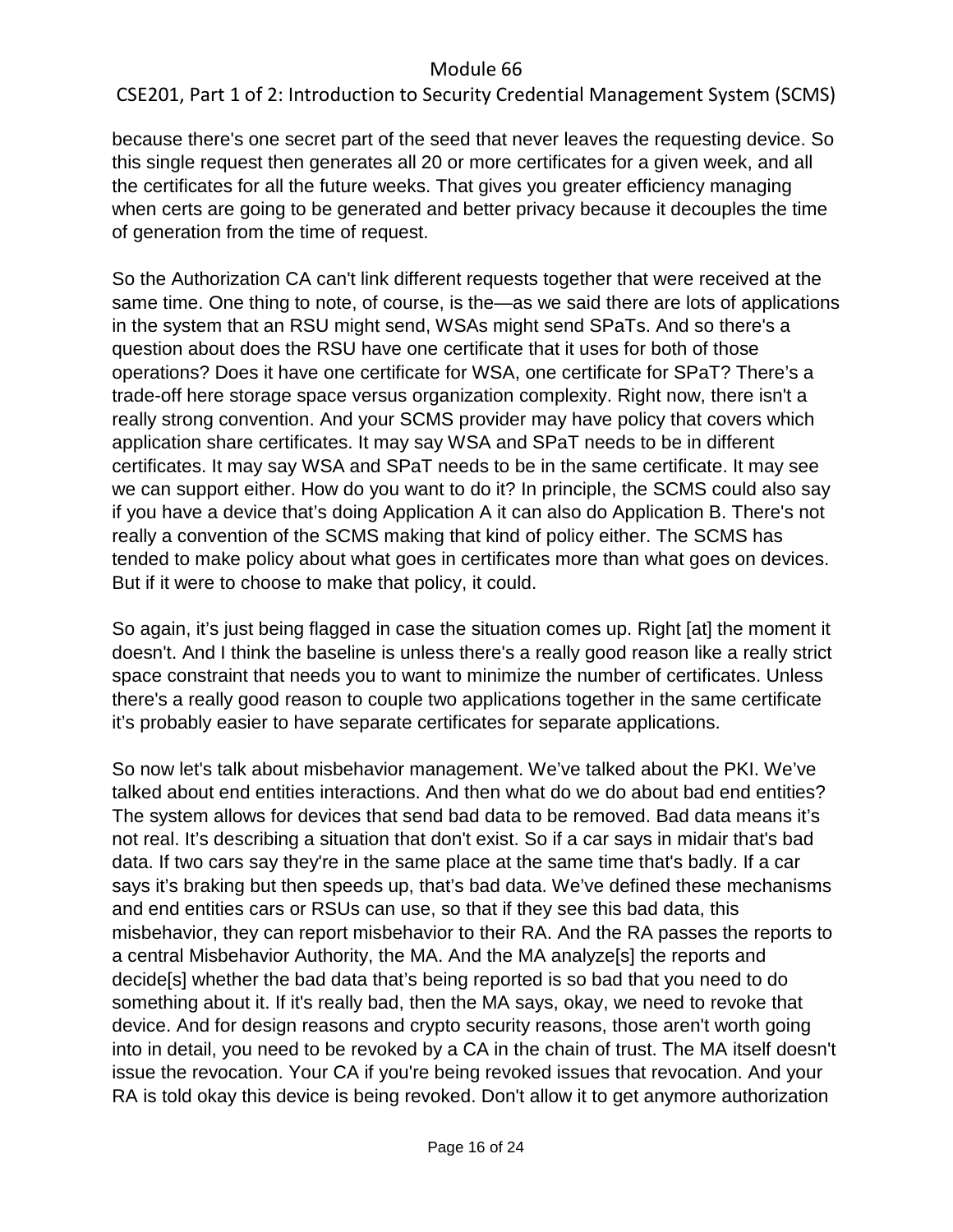CSE201, Part 1 of 2: Introduction to Security Credential Management System (SCMS)

certificates. So the process of informing the RA blocked you off on the supply side of getting certificates.

The process of issuing the CRL protects other devices on the receive side. So they get the CRL that says this certificate is no longer to be trusted. And so if they receive a message signed with that certificate they don't trust us. Here's an illustration of how the CRL works. So the CRL is what's used by receivers to protect them against bad senders. CRL, certificate revocation list, is the list of revoked certificates. So revoked means that you're being told not to trust them anymore. And so if I'm a receiver I get a signed message. I check to see has that been revoked. In other word, is that certificate on the CRL? If it's been revoked then the message is invalid because the revoked certs can't be trusted. And we've two ways of managing bad certificates via revocation. One is you include them on the CRL. The other is you simply let them expire. If a certificate has expired, in other words, if the current time is after the expiry date in the cert, then you don't trust the cert anyway. So that makes management simpler. It also keeps down the CRL side.

Once a certificate has expired it doesn't need to be on the CRL anymore because it simply isn't trusted. So the way we organize the CRL is that each certificate can only be on a single CRL Series. So each CRL signer can only revoke a particular set of devices. Each device can only be revoked by one CRL signer. And this is the concern I was talking about earlier where we've kind of locked down exactly who can revoke certificates in order to reduce the damage that could be done if there was a rogue CRL signer in the system. If a CRL signer goes rogue, they can revoke those devices that they're responsible for, but they can't revoke absolutely everyone. So in each certificate there's a CRL ID. When I receive a message that's signed by a certificate. I look at the CRL ID in the certificate. That tells me which CRL I can look at, the one with the same CRL ID. And if there's an entry in that CRL that matches the certificates that means the certificate is revoked.

For pseudonym certificates it's a bit more complicated. We've got 20 or more certificates a week. We still have the same CRL ID in the certificates. But these certificates are revoked using a linkage value that appeared on the certificate, which allows a single CRL entry to efficiently revoke all of the vehicle pseudonym certificates. So now what happens is I get the CRL ID from the receive certificate. That lets me look up the CRL that may be used. And now each of the entries in the CRL is what's called a linkage seed and that linkage seed expands into a large number of linkage values. So I preprocess the CRL. I've checked. I've generated the entire set of linkage values. And now if any one linkage seed, it produces a linkage value that matches the linkage value in my certificates, that means the certificate can't be trusted. Now, the way it's to help each of these other linkage values that were generated by the same linkage seed will correspond to all of the other certificates that I have. So this one revocation entry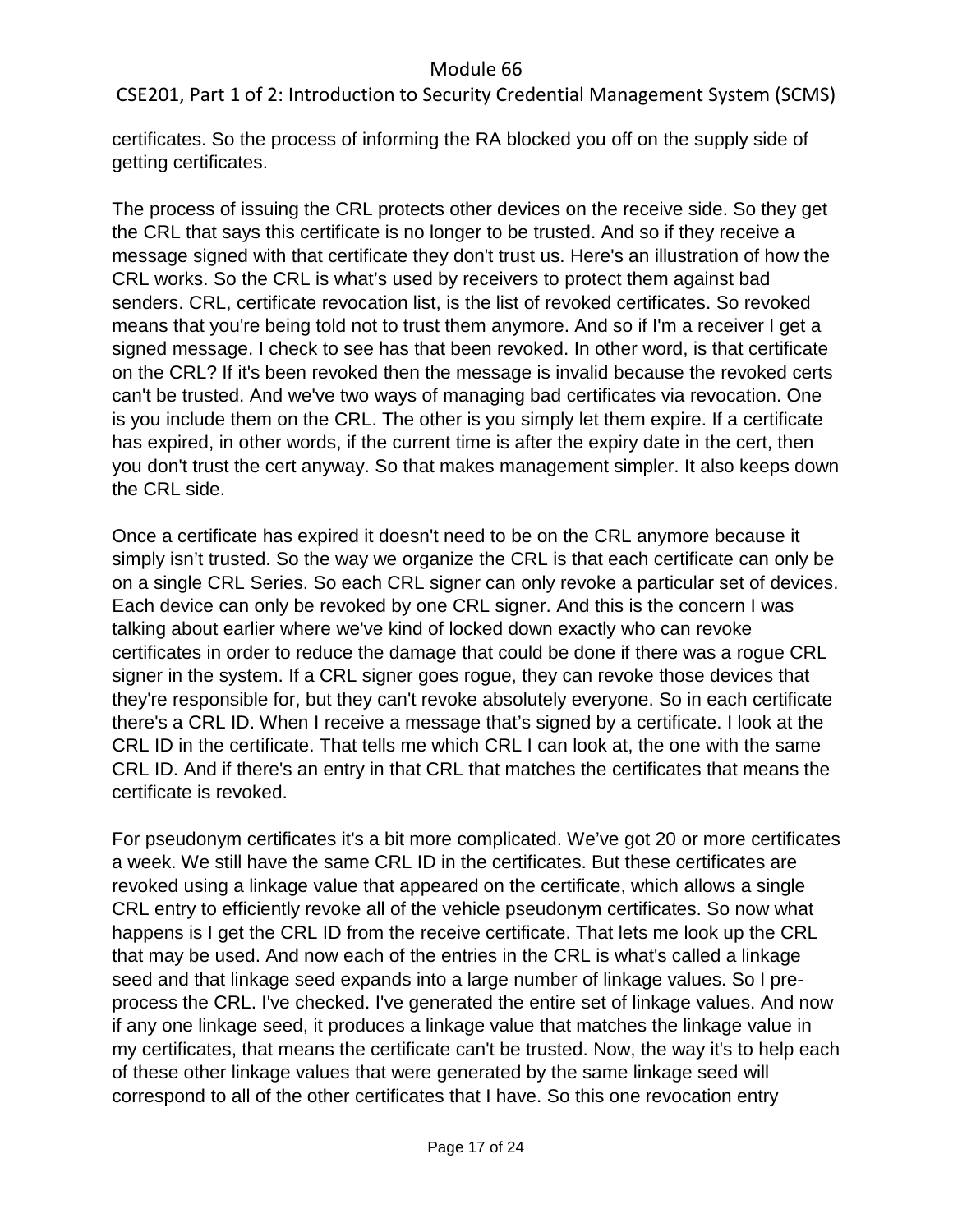CSE201, Part 1 of 2: Introduction to Security Credential Management System (SCMS)

revokes all of the certificates that I have. But the clever thing about this from the point of view of privacy is that if the linkage seed isn't published there's no way that you can look at two different linkage values. They disperse from the second one. There's no way you can look at them and know that they've been driving the same linkage seed. So this is perfectly privacy-preserving until you've been revoked. It's also privacy-preserving back into the past.

So if my certificate is revoked at Time T by a CRL you know all of the certificates that belong to me at Time T, but that doesn't help you work out the certificates that belong to me at Time T Minus 1, or any other time in the past. So revocation is our mechanism for removing misbehaving devices. And as I mentioned preserving privacy is important at the system. And so the SCMS design ends up being fairly complicated in order to allow us to do misbehavior investigation and revocation in a way that preserves the privacy of innocent participants in the system. So, the information that you use to determine who owned a pseudonym certificate is distributed across the system through these four components, the ACA, the authorization CA, the CRL signer, the Linkage Authority the LA1 and LA2, and the RA. The linkage authorities are involved in generating the linkage values. And so, the ACA, the LA, and the RA all need to collaborate in order for the replication to happen. And they collaborate through well-defined interfaces, but make it hard for anybody to go on a phishing expedition and learn things about the behavior of vehicles that they shouldn't unless that vehicles been misbehaving. As you can see it's a complicated system, and there's still some details to be worked out.

So the mechanics of generating CRLs, the mechanics of generating search that can be revoked with those CRLs, those are all well understood. And what that means is that say somebody has a car, and an attacker gets over the car, extracts the private key and posts it on the Internet. If an attacker does that we can still revoke the car. We don't need any misbehavior reporting. We can just put the car on a CRL. But for misbehavior in the field, we're still working on defining it. There's work happening at ETSI. There's work happening at in SAE. There's preliminary work happening in the connected vehicle pilot deployments. More advanced research being done by the University of Michigan. It will probably be end[ing in] 2021 before there's standardized misbehavior techniques. So if you're watching this training course at the end of 2021 then maybe go and see if there's another training course on doing misbehavior detection. But before then it's unlikely that there's going to be anything. And so the best thing for a deployer is to work with the SCMS providers to understand how they'll manage edge cases where misbehavior happens.

So those are all the functional components of the SCMS. At the top of the SCMS, we have the SCMS manager that sets the policy that those functional components have to follow. So the SCMS manager sets the policies. It audits the Root CAs to make sure that they're following the policies. It coordinates the approval of new Root CAs or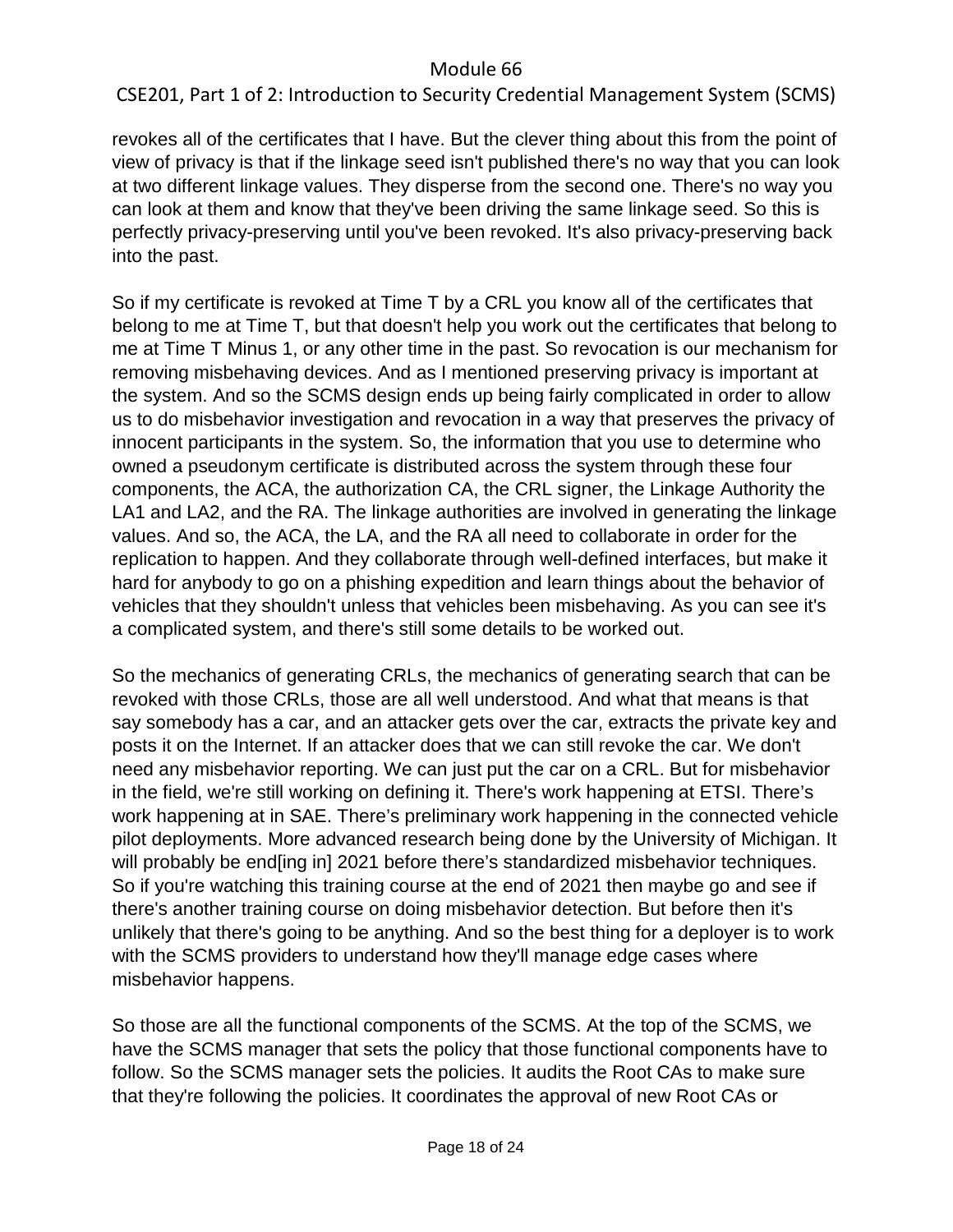CSE201, Part 1 of 2: Introduction to Security Credential Management System (SCMS)

removal of roots CAs if they aren't following the policy properly. In Europe, DG GROW is running a certificate policy group that is playing exactly this role, the SCMS manager role. As of 2020, a U.S. SCMS manager has been established as an industry organization with observer participating from USDOT, but it's slightly ad hoc. It could be that in 2021 or afterwards it becomes more formally accepted. And so for deployment in the 2021/2022 time phase, it's best again to select just an SCMS provider. And understand from them who's in charge of managing their policy, who's in charge of ordering their CAs, so you can make sure that they're following best practices. We'll talk about this more in learning objective three.

So, as we've mentioned earlier one of the jobs of the SCMS manager is to manage Root CAs because there could be multiple different Root CAs, essentially because different Root CAs might be run by different stakeholder organizations, might have different priorities. And if you are from one set of stakeholders that isn't running a Root CA you might feel you weren't getting the level of attention, the quality of services, speed of turnaround that's necessary for your application. And so we wanted to design the system so that it's possible to set up new Root CAs, and have them accepted so long as they're following all the policies and all the other requirement. So, at the time of recording this presentation in late 2020, there's only one Root CA that's widely used in the U.S. but there are multiple Root CA suppliers. And in fact, in PlugFest in Europe, there have been up to 12 Root CA suppliers represented. So there's a wide choice of implementers to work with. If you are on your deployment you need to understand is support for multiple Root CAs required. So, for example, if I'm running a city site and there's going to be vehicles driving into the city, then I want to make sure that any Root CAs that vehicle certs chain back to will be accepted by my RSUs. So right now it's got to be done on a deployment-by-deployment basis, deployment managers decide which Root CAs they're going to trust in consultation with their SCMS provider. And they let their known supplier installs the appropriate Root CA certs on their devices. But in future there's going to be a system called the electors where we have three or more electors whose job is to sign a certificate trust list that lists all the trusted Root CAs. That's standardized in 1609.2.1. Once that gets widely deployed, it's going to make Root CA management significantly easier.

The electors are the last entity we need to talk about. They are the entities that sign certificate trust lists which are the list of what Root CAs are to be trusted. But the SCMS manager actually decides which Root CAs are trusted. The electors just sign the list. And this is a separation of technical responsibilities from policy responsibilities, basically so that we can have a single point of decision for the policy decisions. And multiple redundant systems for making sure that that policy decision is authenticated and properly communicated. So that protects us against the case where one of the elector's work get compromised. We don't have a single point of technical failure. And so if you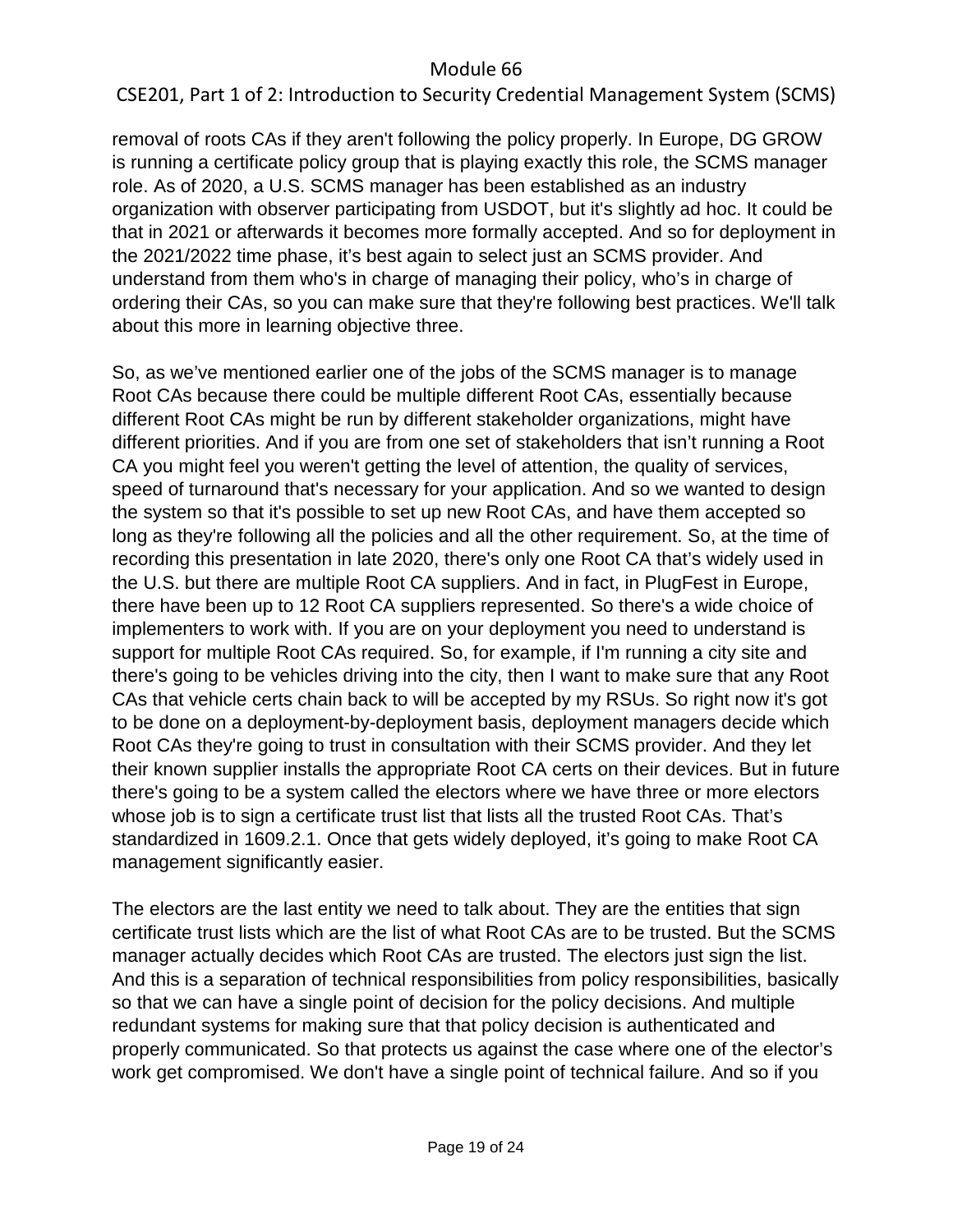CSE201, Part 1 of 2: Introduction to Security Credential Management System (SCMS)

look at the processing an end entity gets in a certificate trust list that's been signed by the electors. The end entity trusts if the elector signature is verify.

So from a processing point of view it looks as if the end entity is trusting the electors. But from a logical and organizational point of view, the end entity is actually trusting the SCMS manager, and trusting the electors to do what the SCMS manager tells us. We have this quorum system where if a CTL is signed by, for example, three of five electors it's trusted. And that means that you're going to have failures of electors. You can remove electors. And it doesn't cause the system to break down. We have this clean transition mechanism even as electors age out and their certificates expire, you can start off with five electors, operate with four for a while, move back to operating with five. And it's all seamless from the point of view of end entities. So once that elector system is rolled out deployment managers will no longer need to take responsibility for specifying which Root CAs to trust. It will all be done through the SCMS manager. And currently SCMS managers already has stood up electors. There may be other SCMS manager organizations in future, but devices will be affiliated with a single SCMS manager that will help them through the process. The client software support for that mechanism is under development as of the end of 2020.

Okay. There is a lot of information there. Obviously, it's hard to have one question that captures the whole thing. If you look at the student supplement, you'll find there's a number of different questions about this learning objective and others. But for purposes of this presentation we'll just talk through this one. Which of the following is good practice for a CA? So the good news here is that the correct answer is the correct answer. It's not the incorrect answer is the correct answer. Which of the following is a good practice for a CA? First, share its private key with the authorities to assist with legal investigations of hackers. Second issue certificates to anyone who pays a fee. Third, require end entities to submit a copy of their private key before they receive the certificate. And fourth, ensure that certificate requesters meet minimum standards for the security and are entitled to the requested certificate.

So if you need more time to think you can pause. I will go onto the answers. And the last one is the correct answer. CAs are supposed to ensure that certificate requesters meet minimum standards for security, and are entitled to the request of the certificate. So let's look at the wrong answers. A CA shouldn't share its private key. If it shares its private key that lets anyone issue certs on behalf of that CA. Obviously, CAs should be prepared to cooperate with authorities under local regulations. It should never be necessary to share a private key. Should CAs issue a certificate to anyone who pays a fee? No. The mere fact that you paid a fee doesn't demonstrate you're entitled to the certificate you're asking for. The CA needs to ensure that you're entitled to that certificate. Should the CA require end entities to submit a copy of their private key? No for a similar reason why answer A is wrong. If the CA knew the end entity's private key it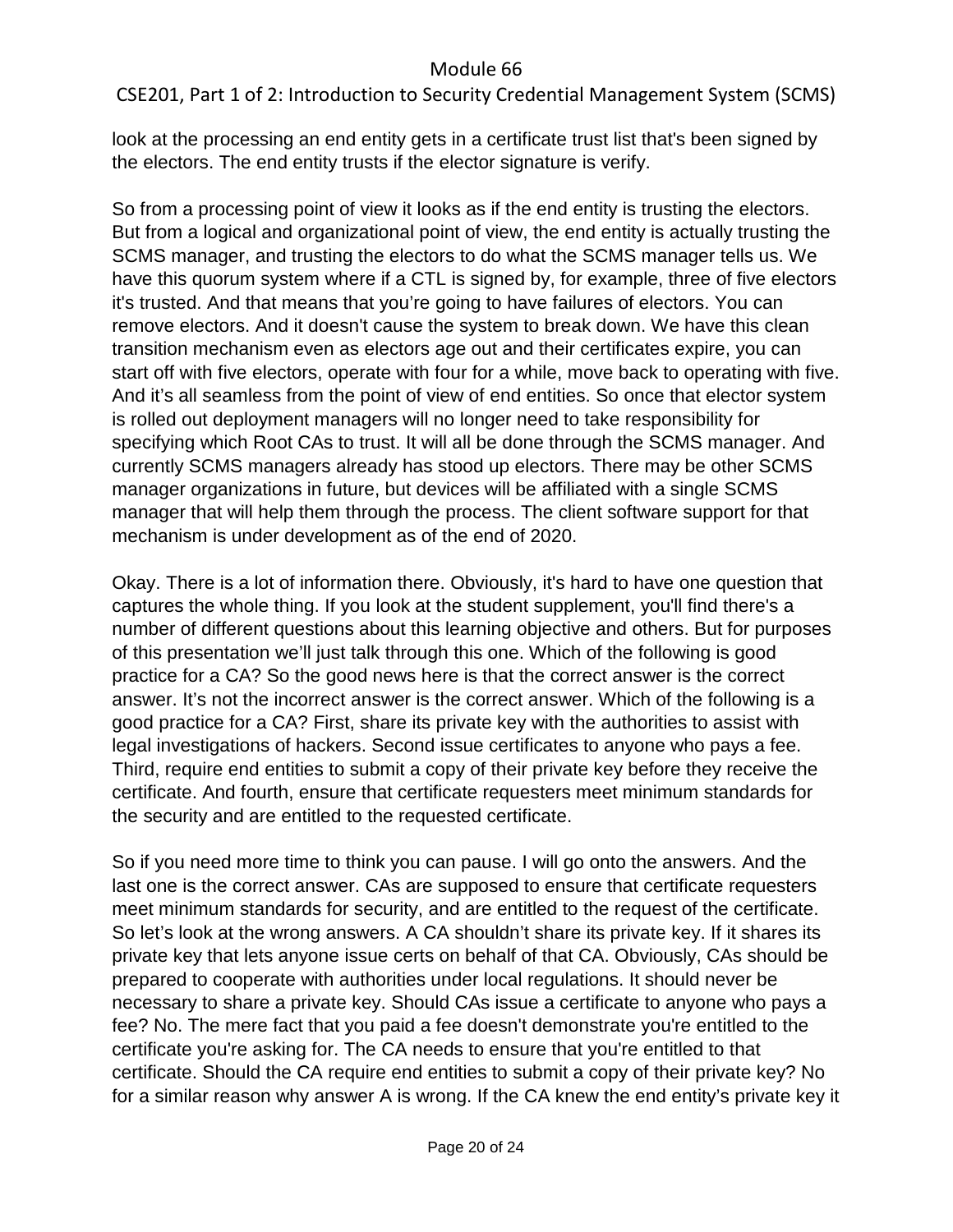CSE201, Part 1 of 2: Introduction to Security Credential Management System (SCMS)

could generate messages, and make it look as if the end entity had generated them. So that would give a rogue CA immense ability to create messages that cause confusion in the system. So again, the CA needs to make sure the end entity is entitled to the certificate, but it doesn't need to see the end entities private key to do that. And that's the end of learning objective two. Thank you for your attention and I'll hand over to Dr. Virendra Kumar.

**Dr. Virendra Kumar:** So in this learning objective our goal is to understand how to get devices interacting with the SCMS in a deployment. So in a deployment there are four types of parties interacting and participating in the system. The deployment manager engages with the SCMS provider and the device supplier. The SCMS provider creates requirements—policy requirements that a device supplier needs to fulfill. The device supplier, on the other hand satisfies those requirements provided by the SCMS provider. And it uses that to get certificates from the SCMS provider. The device supplier when it meets all the requirements it gets in touch with the certification lab to prove that it meets all the requirements provided by the SCMS provider. And the certification lab is trusted by the SCMS provider to carry out its steps for the security requirements on the device.

So, a little bit in more detail, the deployment manager is responsible for selecting and contracting with the SCMS provider. The deployment manager also determines the device suppliers it is going to use in the deployment. And finally, it is also responsible for determining the set of Root CA certificates that the device should be trusting in the system in a deployment. The SCMS provider, on the other hand, states the certificate and security requirements for applications in the deployment. This may include a requirement for third-party type certification by a certification labs. And when necessary SCMS provider provides a list of certification lab that is approved or accredited.

An SCMS provider works with deployment manager to specify certificate and security policies for also deployment specific applications. It is in charge of running the enrollment CA, Registration Authority, which are the points of contract for devices as described in the last learning objective. It is also running the authorization CA. And in future all these different CAs and the RA it should be possible to get these from different providers. The device supplier provides devices that satisfy the requirements specified by the SCMS provider. So, it provides devices with 1609.2 and SCMS client software. It is responsible for meeting all the security and interoperability requirements. And to demonstrate that it meets all those requirements it may need to interact with a certification lab. And finally, the certification lab works with the device supplier to determine which devices meet the requirements. Certification labs are by definition trusted by SCMS provider. But they are not necessarily in direct contact with the deployment manager, but they may interact with them from time-to-time. There are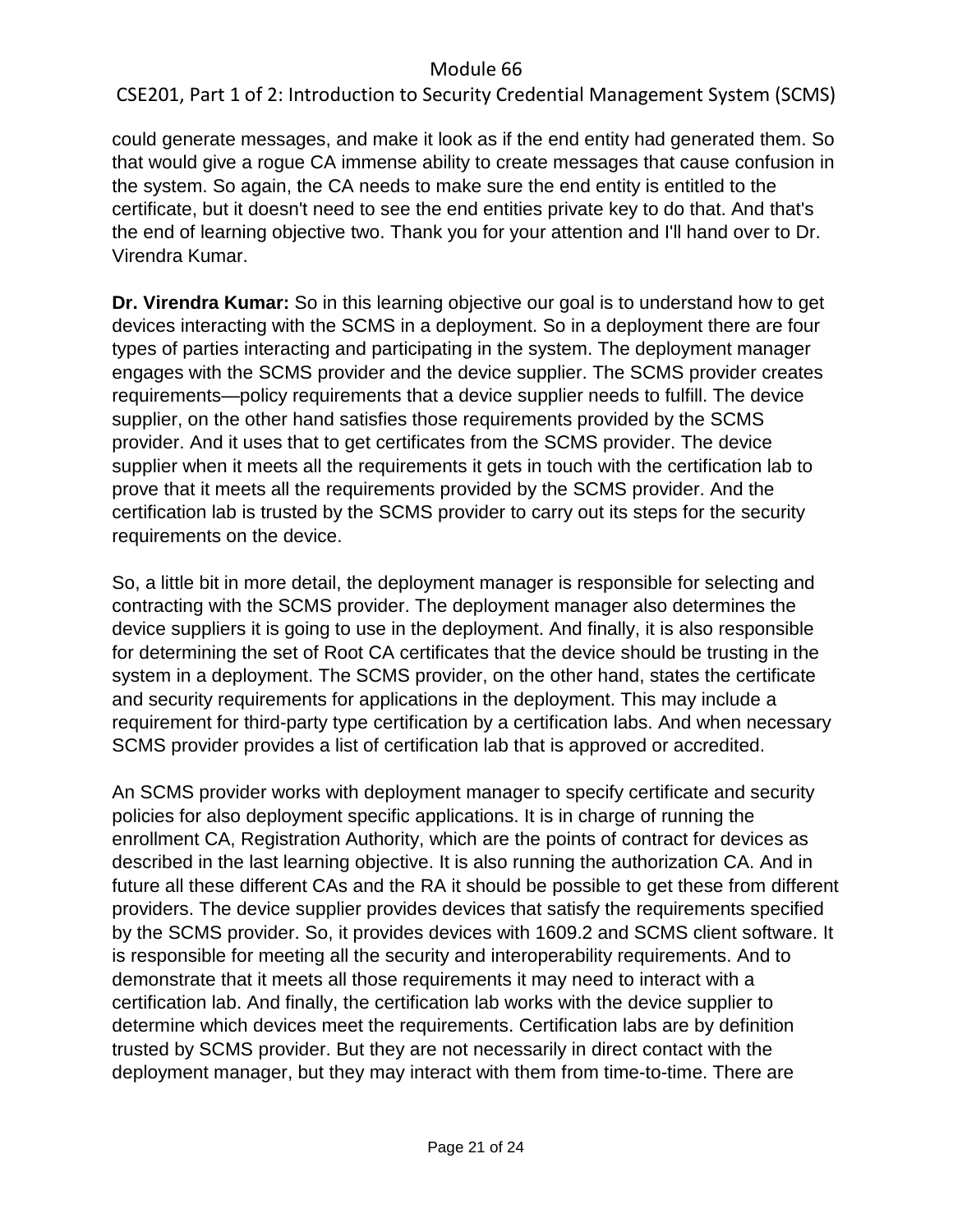CSE201, Part 1 of 2: Introduction to Security Credential Management System (SCMS)

currently some certification services provided in the US by the OmniAir Consortium. For more details please follow the next learning objective.

So, having covered all the four different types of parties interacting in the SCMS in our expert opinion, we would like to note that we highly recommend using a third-party SCMS provider for SCMS certificates. And the reason for that is that running an SCMS component or several components is not easy, especially for components like Root CAs, where you need to you need to take care of so many different issues including secure key storage. You would be surprised to know that some SCMS providers use a vault in the mountains to store Root CA keys. The graphic on the right side of the slide demonstrates that. Other than secure key storage, there are issues like waking the CA up whenever needed. Then you also need to worry about how to enforce the different policies that are set by the SCMS provider. It also needs to follow the audit requirements. And finally, it has certain liability issues associated with it.

In conclusion, SCMS should be run internally only if the manager—the deployment manager―has significant experience running public infrastructure, and knows and realizes all the risks associated with running such complicated systems. So with that let's look at the interactions between devices and the SCMS. In this system, all the devices that use certificates they need to come fully equipped with certificate management software, the software that the devices can use to request and receive certificates from the SCMS. This was discussed in the key point one in this learning objective. Deployment sites in many cases they may also want to have centrally generated messages, for example MAP messages or traveler information messages. The graphic in this—in the below slide—in the bottom part of the slide shows these two centrally generated messages. So the map is generated and signed at a Map Generation Center and then forwarded from traffic—from Map Generation Center to Traffic Management Center and onto a connected vehicle roadside unit.

Similarly, a traveler information message is generated and signed at the Traffic Management Center and then forwarded to a connected vehicle roadside unit for dissemination to the connected vehicles. A few important points about centrally generated messages. These centrally generated messages should be signed at the point of generation, rather than at the point of distribution. And the reason is pretty simple. If these messages were signed at the point of distribution so, for example, if there was a compromise roadside unit, and it was allowed to sign these messages, it could easily flood the message—flood the system with fake messages. These centrally generated messages have unique requirements and therefore the deployment manager needs to have a special arrangement with the SCMS provider to set the right security requirements.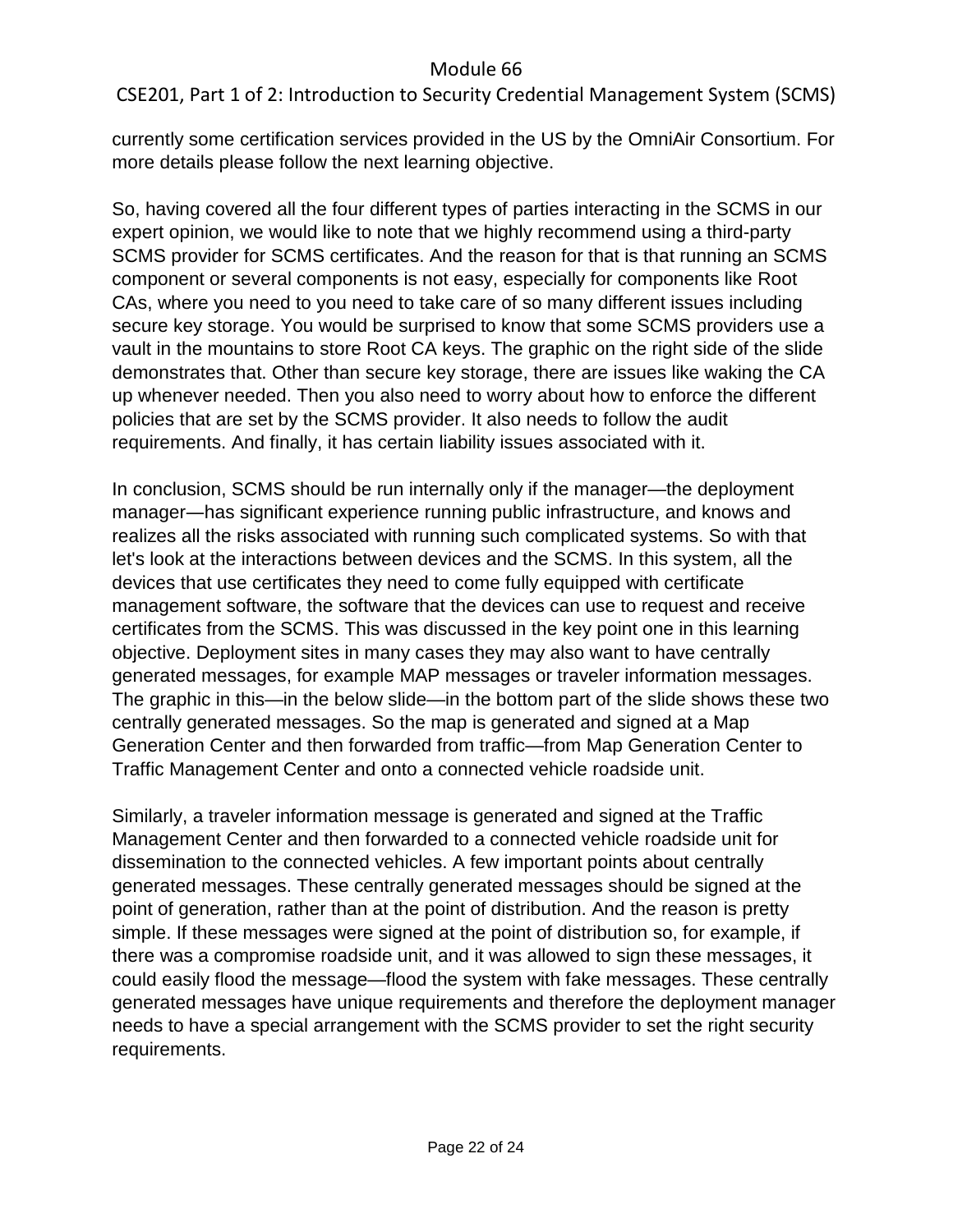CSE201, Part 1 of 2: Introduction to Security Credential Management System (SCMS)

For example, is it enough to generate the message on a box at the Traffic Management Center with a smart card? Or does it need an appliance with heightened security? And then what are the network security requirements to ensure correct operation on the box at the Traffic Management Center? We would like to note that there have been existing deployments that have successfully used certificates for centrally generated messages. So this problem can be addressed. We need to pay special attention to centrally generated messages because of the risks involved. So finally, if centrally generated messages will be part of a deployment then security requirements for these messages should be addressed early in the process.

With that, we have come to the end of this learning objective, and let's look at a question for this learning objective. So the question is what is the minimum number of Root CAs that must be supported in a deployment? And the four choices are zero, one, two, and all existing Root CAs. If you need more time to review the answers, please feel free to pause the presentation.

So the correct answer is one. Let's look at the incorrect answers. So the first incorrect answer is zero. If there are no roots CAs that are trusted in the system then the system cannot operate. Two devices cannot trust each other. The third answer is also incorrect because a system can operate just fine with just one Root CA. So we don't necessarily need two Root CA in the system to be trusted. And the fourth option is also incorrect because to start with you don't need to adjust all existing Root CAs. When the electoral system will be stood up devices can automatically trust all Root CAs, but this is not necessarily a requirement for a deployment.

So that concludes the first part of this course. In summary, we learned in the first module in the first learning objective how to define communication security requirements in the connected vehicle environment. Then in the second learning objective, we went over the different parts of the Security Credential Management System, and the different cryptographic building blocks that it uses to provide trust in the system. And finally, in the last learning objective of this part of this course, we learned how the devices in the system get in touch with the SCMS to start interacting in the system.

So with that I would like to quickly go over the second part of this course which will have the two remaining learning objectives. The first learning objective for the next part of the course is to identify the vehicle-to-everything or V2X for short certification process for a device to enroll in the Security Credential Management System. And finally, in the last learning objective, we will learn how to make a deployment plan that uses SMS services. So with that this part of the course is concluded. And thanks a lot for completing this module. Your feedback is very welcome. Please use the feedback link